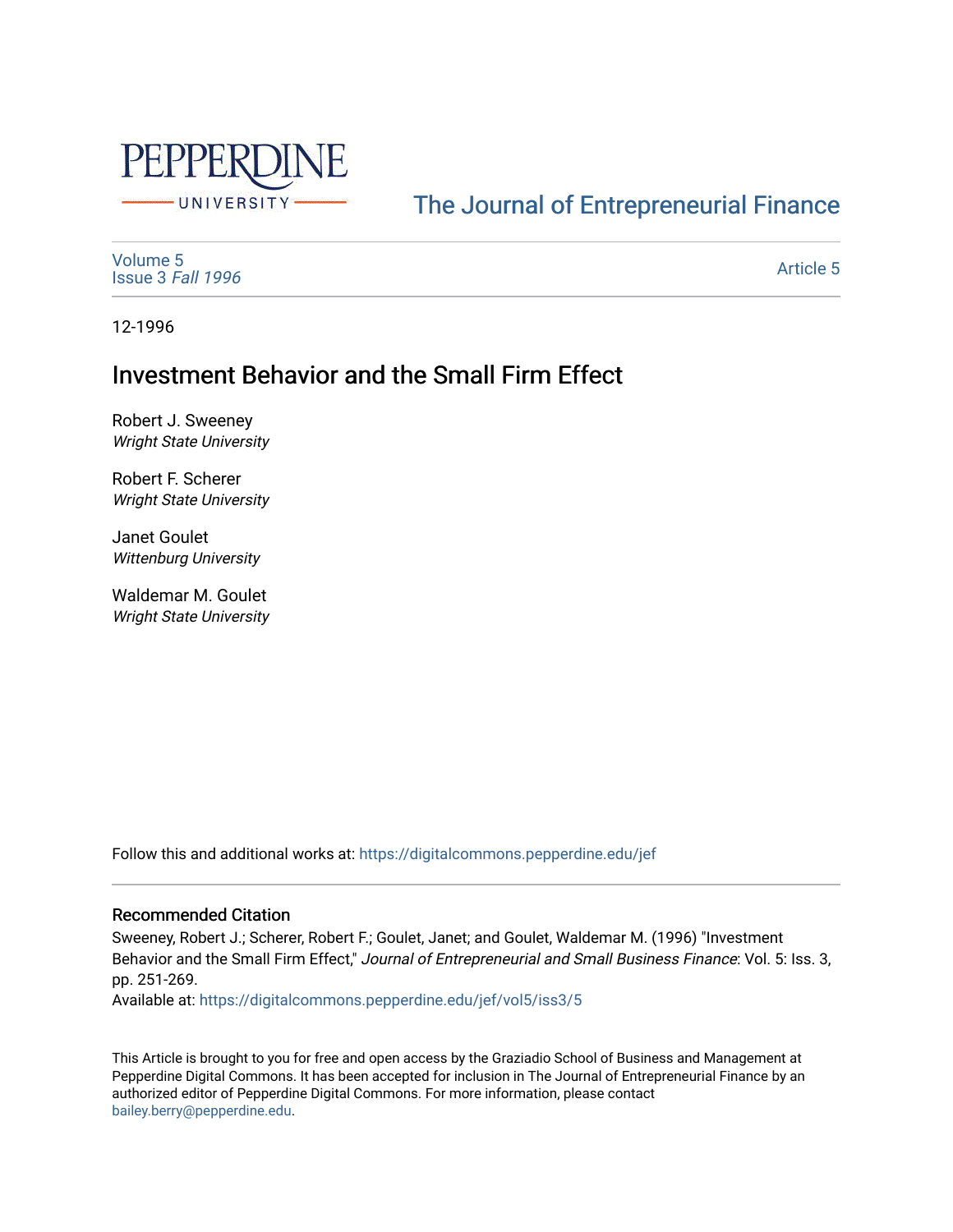## **Investment Behavior and the Small Firm Effect**

**Robert J. Sweeney Robert F. Scherer Janet Goulet Waldemar M. Goulet**

**Our purpose in this review is to develop one explanation of market behavior which is consistent with the many empirical findings that appear to be inconsistent with the market efficiency hypothesis. To date, researchers have attempted to reconcile their empirical results with market efficiency based on either measurement error or structural inefficiencies. We propose a different approach to market efficiency. We posit that the empirical findings previous researchers report are by their nature** *ex post,* **and are a direct result of a market which is best described as efficient. We develop a model and provide a simulation to support this explanation.**

#### **I. INTRODUCTION**

Research evidence has documented that many small firms have systematically shown inordinately high stock price appreciation. This price appreciation coupled with dividend payments is frequently referred to in the financial literature as "excess returns" or "abnormal returns." The existence of systematic excess returns implies the possibility of achieving abnormal stock market returns by selecting portfolios of common stocks with small market value capitalizations. Yet, such an opportunity contradicts the economic theory of the efficient market hypothesis. This theory holds that any systematically available information is immediately known and also instantly reflected in market price which provides the investor with a return that is strictly a function of investment risk (Roll, 1981b). There appears to be reluctance on the part of investigators to embrace a process whereby observed excess returns are congruent with efficient capital market theory. This current review resurrects the small firm effect debate by focusing on an approach

**Entrepreneurial and Small Business Finance, 5(3): 251-269 Copyright © 1998 by JAI Press Inc. ISSN: 1057-2287 All rights of reproduction in any form reserved.**

**Robert J. Sweeney \* Wright State University, Dayton, OH 45435; Robert F. Scherer \* Division of Community Programs, College of Business and Administration, 120 Rike Hall, Wright State University, Dayton, OH 45435 <rscherer@ wright.nova.edu>; Janet Goulet \* Wittenburg University; Waldemar M. Goulet \* Wright State University, Dayton, OH 45435.**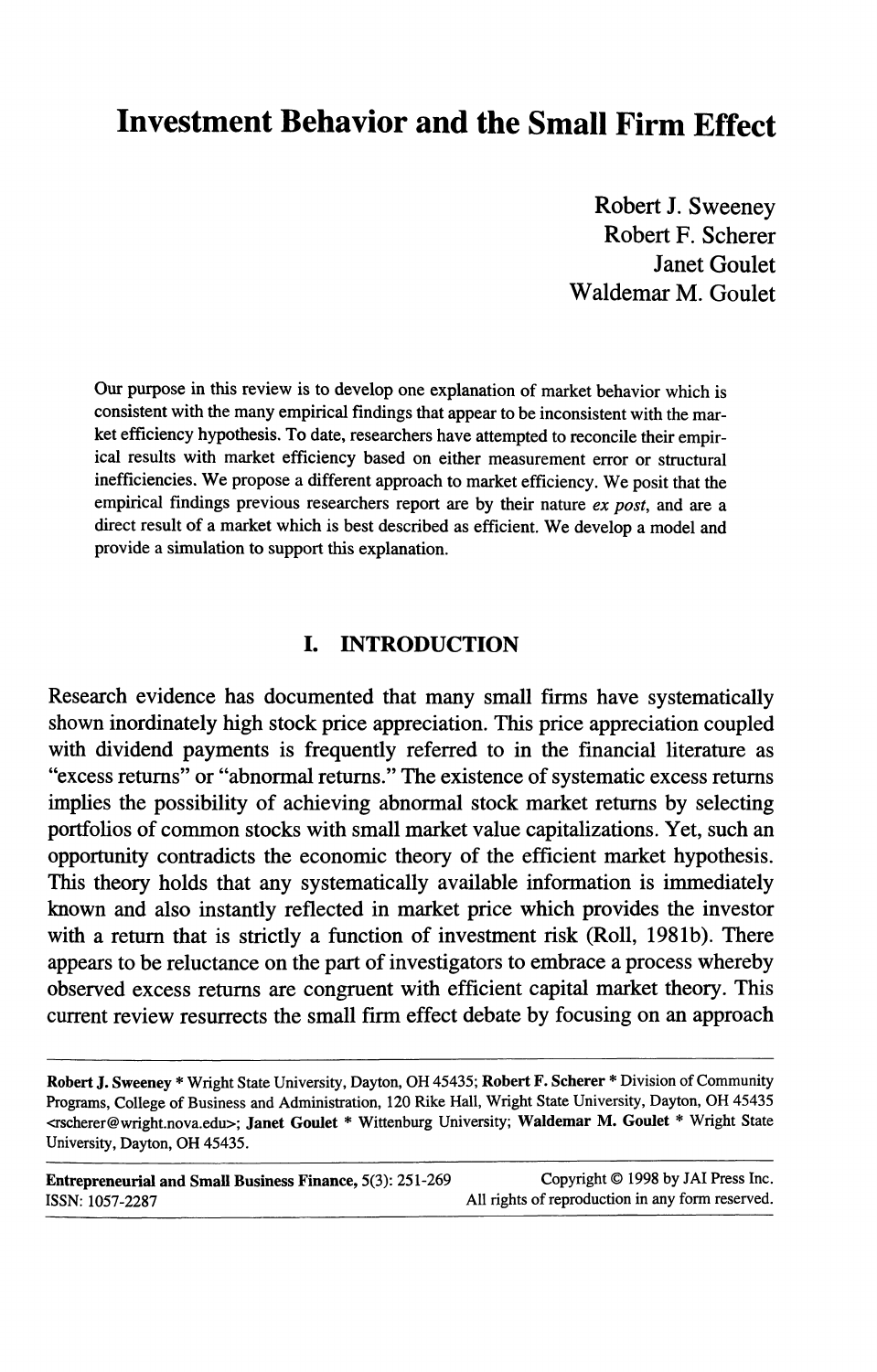that is consistent with efficient market theory and by demonstrating logically that normal firm capital investment behavior gives rise to excess returns and that these returns are at some point in time reflected in stock price.

Some financial theorists argue that a new theory is needed to explain this contradiction (Schwert, 1983). However, three possible explanatory frameworks can be applied to reconcile existing theory with the evidence of the market place:

- 1. associate measurement error with studies that report abnormal returns (Basu, 1983; Booth & Smith, 1987; Schultz, 1983);
- 2. identify structural inefficiencies in the operation of markets or incompleteness in market models that permit excess returns to be observed (Constantinides, 1984; Keim, 1983; Officer, 1975); or
- 3. demonstrate the consistency of anomalous returns with normal firm behavior and thereby with efficient capital market theory.

Our purpose is to provide an explanation of the small firm effect that is consistent with the context of efficient markets and thus follows the third approach identified above. Our approach is consistent with the recent work by Berk (1995), who shows that what has been considered as size-related anomalies are not anomalous but rather congruent with market efficiency. Furthermore, Westhead (1995) indicates that firm growth is related to its ability to move into new markets or niches. The breadth of new markets is not constant, the identification of their presence is not predictable, and a firm's ability to compete in different arenas is not universal. Therefore, even if the investors recognized a firm's performance in a given market, some surprises will still remain. The market's reaction to those new surprises should mimic those in our model. Specifically, we develop the argument that observed normal market returns are a consequence of the greater size of a small firm's capital budget, containing embedded positive net present values, relative to the market value of its equity. Excess returns result because of the delay in translating operating decisions into market valuation decisions. The model we develop is *not* to be considered a specific representation of today's business environment. Rather, we use this simple example to illustrate that even in a highly efficient market structure, an *ex post* assessment of returns will produce an empirical small firm effect.

We operate from the assumption that an inverse relationship exists between firm size and capital budget. Additional empirical research is needed to determine what relation, if any, exists between firm size and the corresponding capital budget. In addition, our model assumes that the net present value for any year is recognized immediately when the funds are raised to support the capital budget. The timing of the recognition of the net present value will affect the size and timing of the excess return; however, this in no way diminishes the importance of the excess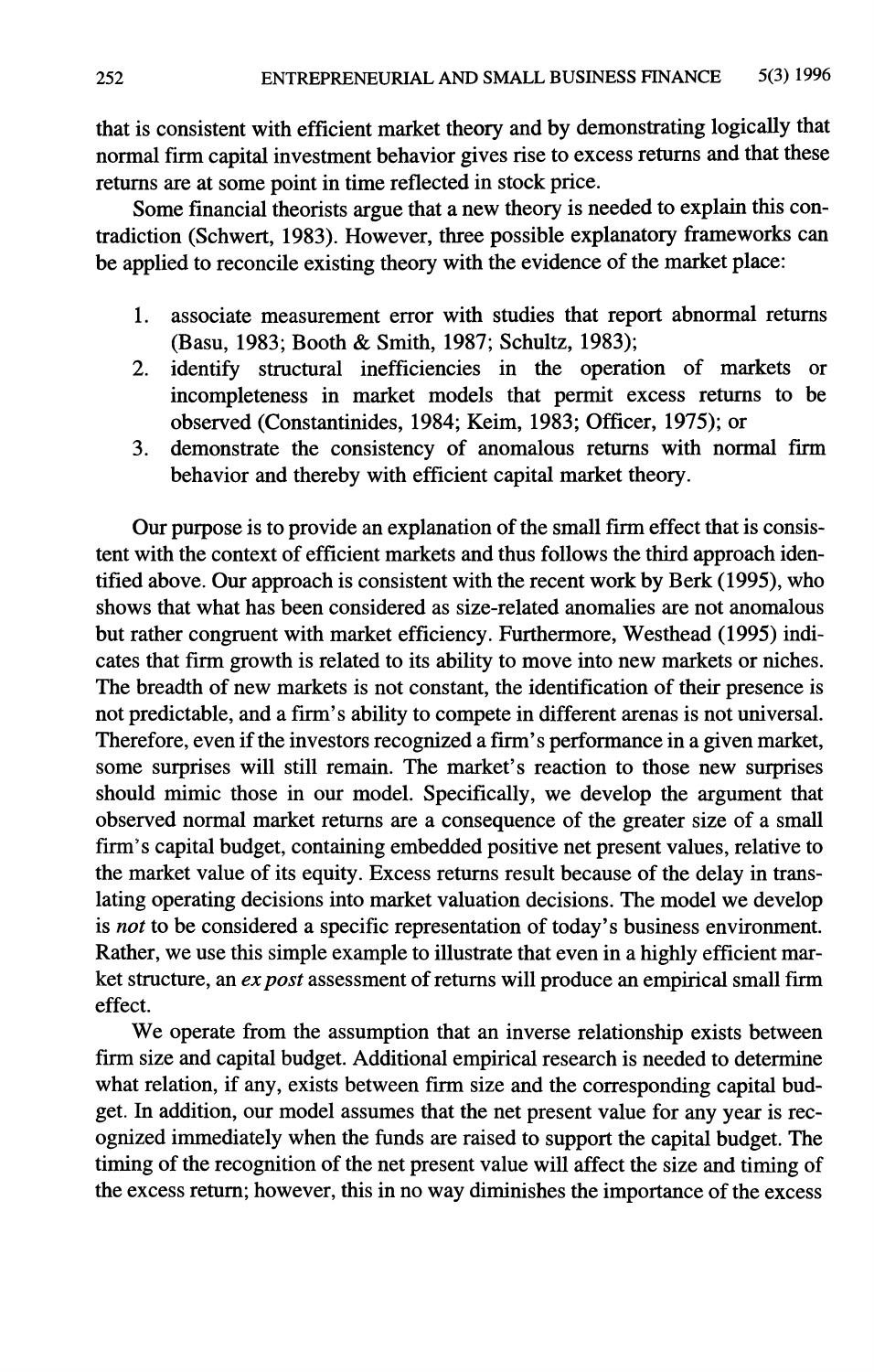return. While it might be reasonable for investors to project positive net present values from multi-year budget plans, at some point investors will be "surprised" by subsequent budget plans as technology changes and unknowable opportunities are presented. To argue otherwise requires the market to be more than efficient, it requires market clairvoyance.

Four fundamental propositions underlie our explanation:

- 1. Since firms make new capital investments up to the point where marginal cost equals marginal expected return, firms should realize an excess return overall on their capital budgets;
- 2. The excess return the firm earns leads to an upward revision in the firm's stock price; this increase creates an *ex post* risk-adjusted excess return to the stockholder;
- 3. The extent of the upward price revision, and consequently the size of the abnormal returns to the stockholder, depend upon the size of the excess dollar return to the firm relative to the size of the firm's market valuation; and
- 4. Small firms as a group are likely to have larger capital budgets relative to their total market value than do larger firms as a group, and thus earn greater relative excess capital budget returns than do larger firms; this leads to greater abnormal returns for small firm shareholders (the small firm effect).

## n . **RESEARCH EVALUATING THE SMALL FIRM EFFECT**

The identification of the small firm effect has been attributed to Banz (1981) and Reinganum (1981a). Since the initial work, a catalog of literature has developed with the principal focus on why such an anomaly would remain unexploited in an environment where arbitrage opportunities abound, or, alternatively, that the small firm effect is observed because of errors in measurement or methodology (Reinganum, 1981b; Roll, 1983a,b). Neither measurement errors nor structural inefficiencies have proven to be conclusive alternative explanations of the observed excess returns associated with small firms (Dyl, 1977; James & Edmister, 1983). Supporting evidence for either alternative explanation relies on the delicate choice of time period examined and/or the data set employed, as the following discussion indicates.

## **Measurement Error Explanation**

Table 1 provides a summary of studies employing the measurement error hypothesis to explain the small firm effect. The table documents the research issue,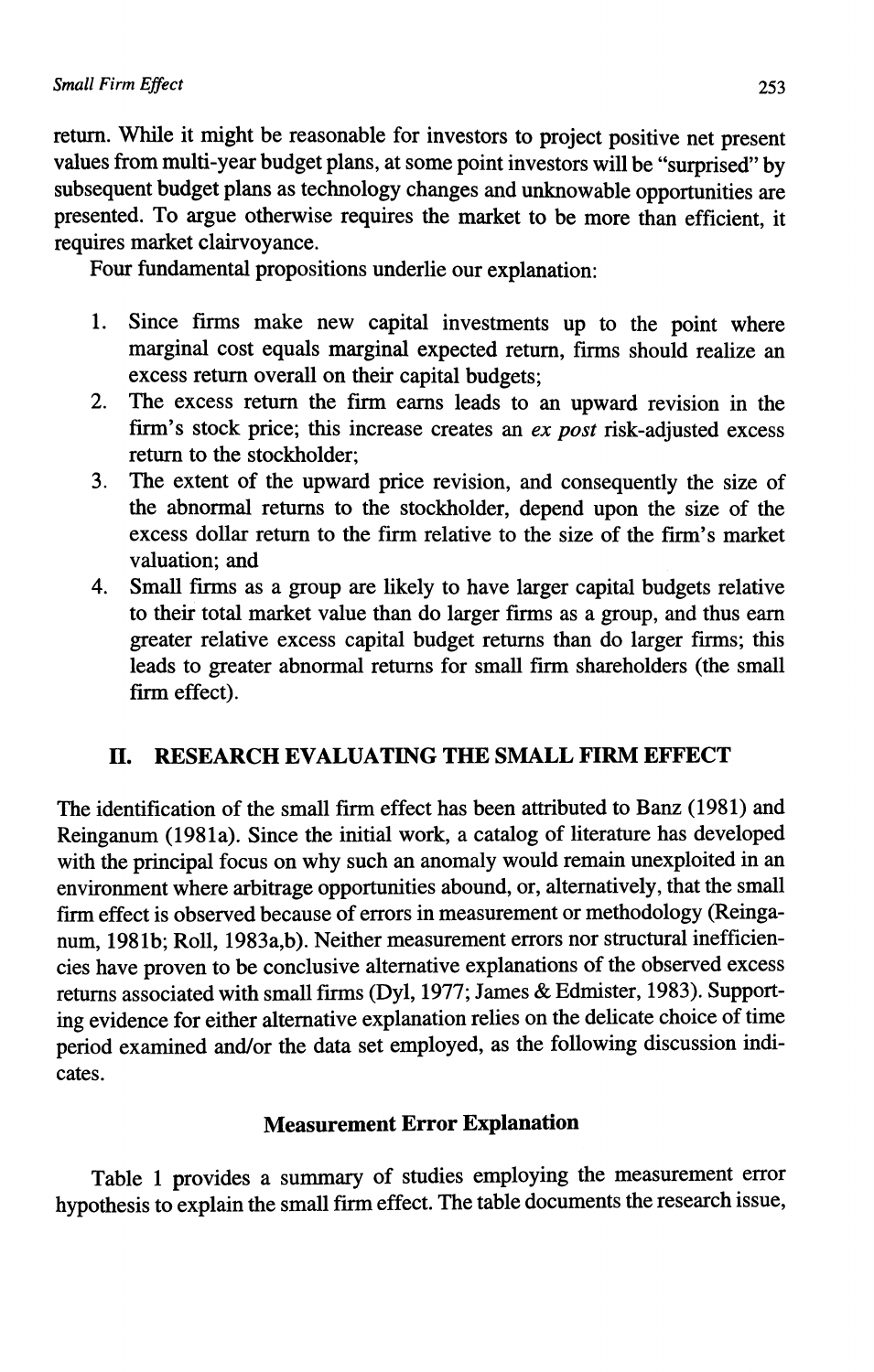|                                   | Summary of Research on the Measurement Error Hypothesis                       |                  |           |                                                                                                                                                                                         |
|-----------------------------------|-------------------------------------------------------------------------------|------------------|-----------|-----------------------------------------------------------------------------------------------------------------------------------------------------------------------------------------|
|                                   | Research                                                                      | Data             | Time      |                                                                                                                                                                                         |
| Author                            | <b>Issue/question</b>                                                         | Source           | Period    | Results                                                                                                                                                                                 |
| Basu, S. (1983)                   | Relationship between earnings yield, firm size<br>and returns on common stock | <b>NYSE</b>      | 1962-1973 | Small NYSE firms have earned higher rates of returns than<br>large firms. Firms with higher e/p rations earned higher<br>rates of return than their low e/p counterparts                |
| Blume, M.                         | Analyze size effect data                                                      | NYSE & AMEX      | 1963-1980 | Average size effect over entire year is only 0.05% per day                                                                                                                              |
| Stambaugh, R. (1983)              |                                                                               |                  |           | ally all is attributable to January; the size effect is .60% per<br>(half as much as reported by Reinganum & Keim): virtu-<br>day in January and roughly zero for the rest of the year. |
| Booth, J.R.                       | fect be explained on basis of<br>Can small firm eff                           | Daily CRSP tapes | 1963-1981 | Result indicates that small firm effect cannot be fully                                                                                                                                 |
| Smith, R. (1987)                  | investor preference for positive skewness?                                    |                  |           | attributed to tax effects, benchmark error, or incorrect<br>assumptions of the CAPM about investor aversion                                                                             |
| Carleton, W.                      | If at least part of the small firm effect can be                              | 13 industries on | 1961-1980 | Small firms outperformed large firms, even after                                                                                                                                        |
| Lakonishok, J. (1986)             | attributed to joint effects of inter- industry<br>differences and seasonality | <b>NYSE</b>      |           | controlling for industry effects                                                                                                                                                        |
| Reinganum, M. R.                  | Is the simple one period CAPM misspecified or                                 | Sample 566 NYSE  | 1976-1979 | The evidence appears to indicate that the equilibrium                                                                                                                                   |
| (1981a)                           | are capital markets inefficient?                                              | & AMEX firms     |           | pricing model is misspecified                                                                                                                                                           |
| Reinganum, M. R.                  | Does the arbitrage pricing theory offer a para-                               | NYSE & AMEX      | 1963-1980 | Tests do not definitely reveal which hypothesis or                                                                                                                                      |
| (1981b)                           | metric alternative to simple one period CAPM?                                 |                  |           | hypotheses cannot be supported                                                                                                                                                          |
| Reinganum, M. R.                  | See if Roll's (1980) suggestion that small firm                               | NYSE & AMEX      | 1963-1980 | Precise estimates of Betas for small firms are difficult to                                                                                                                             |
| (1982)                            | effect may be attributable to improper estimation<br>of security Betas        |                  |           | obtain; Beta's highest point estimate of small firms did not<br>explain its superior performance                                                                                        |
| Roll, R. (1981b)                  | Smaller firms with same risk yield on average                                 | S&P 500 & sample | 1962-1979 | Auto correlation in portfolio returns has resulted in an                                                                                                                                |
|                                   | higher returns than large firms do. How can this                              | NYSE & AMEX      |           | improper measurement of small firm risk                                                                                                                                                 |
|                                   | be explained?                                                                 |                  |           |                                                                                                                                                                                         |
| Roll, R. (1983a)                  | computing mean returns is<br>Which method of<br>best?                         | <b>NYSE</b>      | 1963-1981 | Investment experience is best depicted by buy and hold<br>portfolio returns but often arithmetic or rebalanced                                                                          |
|                                   |                                                                               |                  |           | portfolio returns are used because they are easy to compute                                                                                                                             |
| Schultz, P. (1983)                | How do transaction costs affect small firms stock                             | NYSE & AMEX      | 1955-1979 | Anomalous behavior of small firms returns cannot be                                                                                                                                     |
|                                   | returns?                                                                      | common stock     |           | explained solely on the difference of transaction cost                                                                                                                                  |
|                                   |                                                                               |                  |           | between small and large firms                                                                                                                                                           |
| Whaley, R. (1983)<br>Stoll, H. R. | costs have on small firm effect<br>Affect transaction<br>and CAPM             | NYSE & AMEX      | 1955-1979 | Transaction costs affect abnormal returns and CAPM but<br>affect lessens the longer security is held                                                                                    |

Table 1

254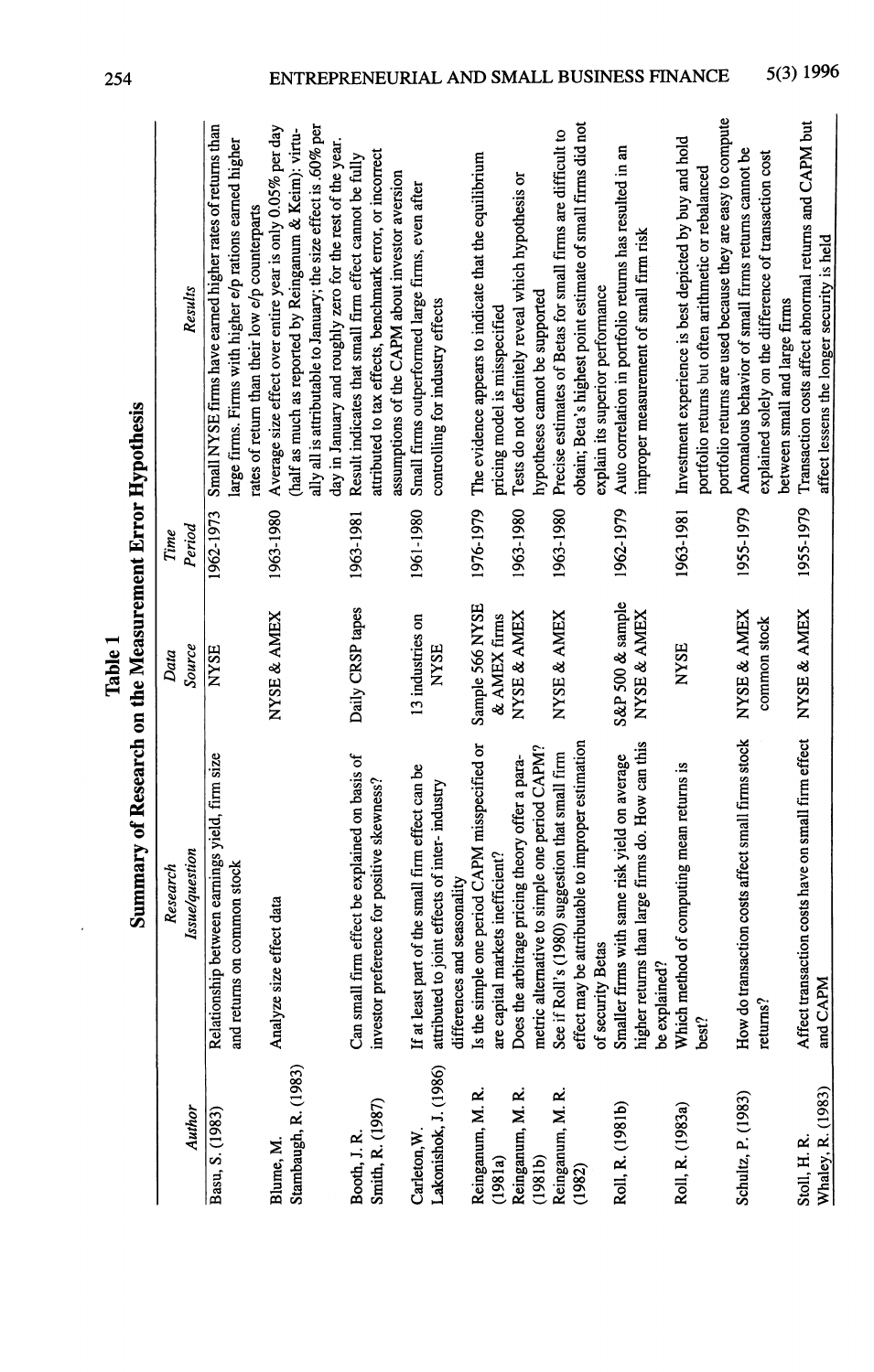the data used, the time period employed, and a brief discussion of the empirical results of studies which focus on measurement error as an explanation for the small firm effect. The most common explanation centers on criticism of the risk adjustment and market return measures researchers have employed. Roll (1983b) and Blume and Stambaugh (1983) found that about half of the size effect can be attributed to the use of daily vs. annual holding periods in calculation of risk-adjusted returns. These investigators conclude that significant abnormal returns still exist. Roll (1981a) suggests that infrequent trading may give rise to underestimated betas for small firms, because of the greater autocorrelation of returns in such circumstances. Reinganum (1982), however, found the small firm effect persisted even after adjusting betas for the effects of non-synchronous trading. Risk and return measurement differentials alone, therefore, do not account for the small firm effect, even though infrequent trading, in Roll's (1981b) words, "seems to be a powerful cause of bias in risk assessments" (p. 887).

Basu (1983) found the small firm effect to be non-significant after controlling for differences in both risk and eamings-price ratios. Yet Reinganum (1981a) concluded from empirical study, that results demonstrate the size effect subsumes any eaming-price effect. Stoll and Whaley (1983) found transaction costs partially accounted for the small firm effect, but Schultz (1983) included a broader sample of stocks and found the small firm effect significant, net of transaction costs. Finally, Carleton and Lakonishok (1986) hypothesized that the small firm effect might be an industry effect.

Another approach to the measurement error explanation has been to question whether the Capital Asset Pricing Model (CAPM) effectively captures the relevant valuation factors investors incorporate into their decisions. Reinganum (1981b) sought to answer this question using arbitrage pricing theory, while Booth and Smith (1987) made a similar effort using stochastic dominance. Both found significant other factors, but neither was able to effectively dilute the significance of the small firm effect.

Regardless of the time period employed (1955-1981), the exchange where the security was traded (NYSE or AMEX), or the issue addressed, the small firm effect persisted. The calculation of the return, the frequency of trading, and the risk-differential transaction cost are inadequate explanations for the small firm effect.

#### **Structural Inefficiency Explanations**

Table 2 documents the research relating to the structural inefficiency explanation. A review of the studies in Table 2 shows a failure to completely explain the small firm effect. We discuss this research below. One form of inefficiency that could affect investor required returns is lack of information. Barry and Brown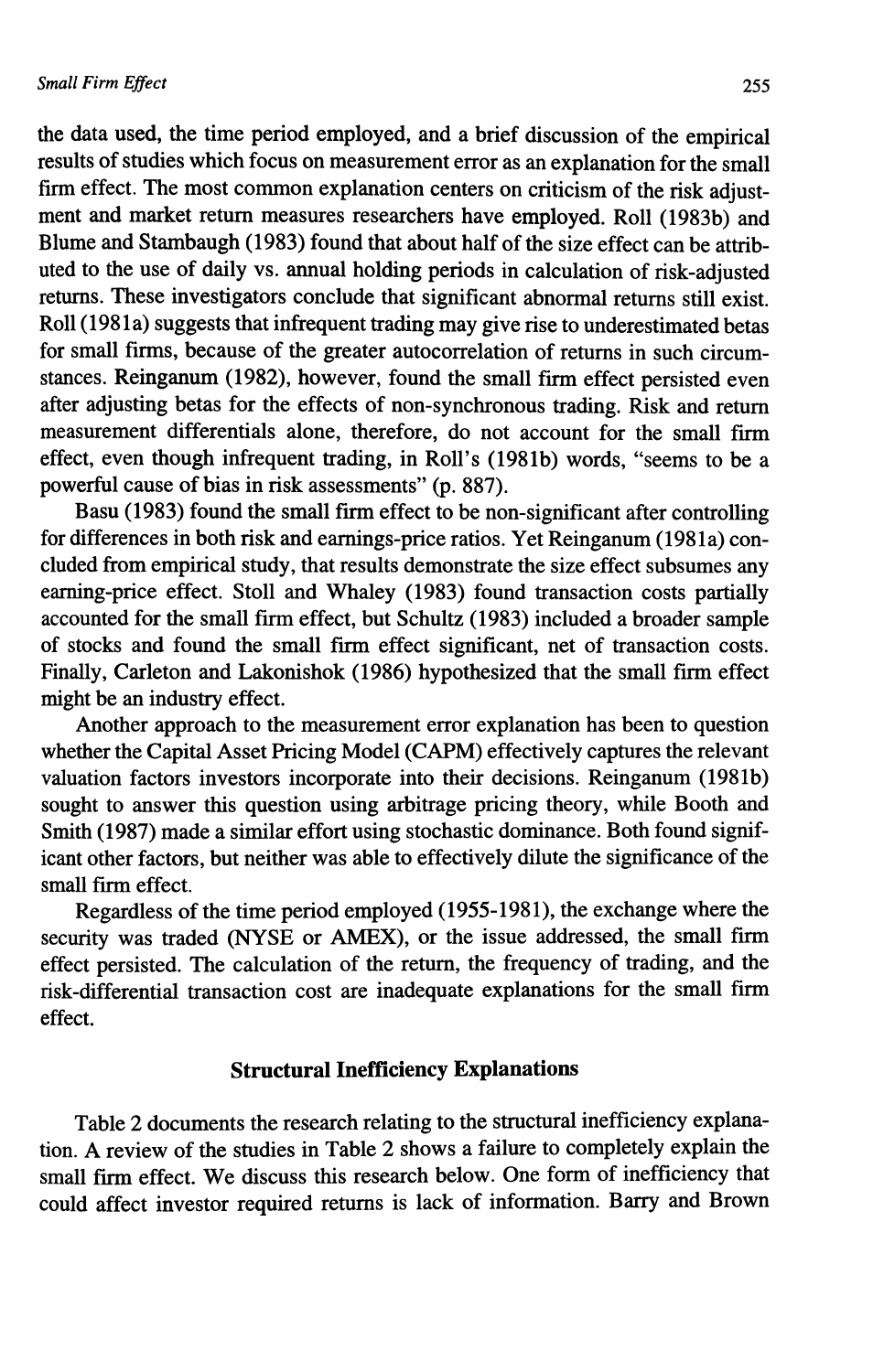|                                                         |                                                                                                                                                                        | Table 2                                                               |                        |                                                                                                                                                                                                                                             |
|---------------------------------------------------------|------------------------------------------------------------------------------------------------------------------------------------------------------------------------|-----------------------------------------------------------------------|------------------------|---------------------------------------------------------------------------------------------------------------------------------------------------------------------------------------------------------------------------------------------|
|                                                         | Summary of Research on the Structural Inefficiencies Hypothesis                                                                                                        |                                                                       |                        |                                                                                                                                                                                                                                             |
| Author                                                  | Research Issue/Question                                                                                                                                                | Data                                                                  | Time Period            | Results                                                                                                                                                                                                                                     |
| Brown, S. (1984)<br>Barry, C.                           | (small firms' larger risk-adjusted return than<br>Possible explanation of the small firm effect<br>arge firms)                                                         | Monthly NYSE<br>security returns                                      | 1931-1980              | Period of listing is associated with the firm size anomaly;<br>information argument does not fully explain the firm size<br>anomaly                                                                                                         |
| Schlarbaum, G.G.<br>McConnell, J.J<br>Berges, A.        | declining stock to write-off capital losses against<br>Sought to confirm or reject small firm effect in<br>turn of year stock returns (stockholders sell               | 391 companies on<br>Toronto and<br>Montreal                           | 1950-1980              | relationship also exists between potential tax-loss selling<br>Results indicate a significant January effect in Canadian<br>stock returns; effect is more pronounced in small firms;                                                        |
| Branch, B. (1977)<br>(1984)                             | Compared buy and hold strategy vs. Tax loss<br>ordinary income in computing income taxes)<br>strategy                                                                  | stock exchange<br><b>NYSE</b>                                         | 1965-1974              | Tax loss selling has little to no impact on general level of<br>measure used and January returns<br>stock prices in an average year                                                                                                         |
| Beedles, W.L. (1992)                                    | Examines the link between firm size and<br>liquidity                                                                                                                   | Australian stock<br>market                                            | 1974-1987              | Small firms exhibit less liquidity and higher required<br>returns                                                                                                                                                                           |
| Berk, J.B. (1995)                                       | Theoretical relationship between firm size and<br>market return                                                                                                        | ≫∖                                                                    | ≫∕                     | Found when an inverse relationship exists between firm<br>size and market return, a small firm effect is a natural<br>result                                                                                                                |
| Marsh, T. (1983)<br>Kleidon, A<br>Brown, P.<br>Keim, D. | Examines tax loss selling hypothesis using the<br>Australian stock market                                                                                              | stock with par<br>one million<br>Sample of<br>Australian<br>value $>$ | 1958-1981              | The evidence is difficult to reconcile that tax loss hypoth-<br>esis is cause of seasonality in Australia                                                                                                                                   |
| Constantinides, G.M.<br>Dyl, E.A. (1977)<br>(1984)      | Do income tax reasons major factor in explaining<br>Does optimal stock trading have an effect on<br>the abnormal year end trading volume?<br>abnormal January returns? | common stock on<br>NYSE & AMEX<br>Random 100<br><b>CRSP</b>           | 1948-1970<br>1962-1977 | Tax trading does not explain the small firm anomaly but<br>Capital gains taxes affect investors' year end portfolio<br>decision and is reflected in the trading volumes in<br>does predict a seasonal pattern in trading volume<br>December |
| Ovadia, A. (1983)<br>Givoly, D.                         | Cause of high return during January                                                                                                                                    | recorded on CRSP<br>NYSE securities                                   | 1945-1976              | depressed in December but recovered in January; this<br>price recovery is major contributor to high returns in<br>Due to tax induced sales, price of many stocks was<br>January                                                             |
| Gultekin, N. (1983)<br>Gultekin, M.                     | Stock market seasonality in major industrialized<br>countries is examined empirically                                                                                  | NYSE & AMEX<br>1,100 shares on                                        | 1959-1979              | Seasonality appears to be caused by the disproportionately<br>large January returns in most countries and April returns in                                                                                                                  |

256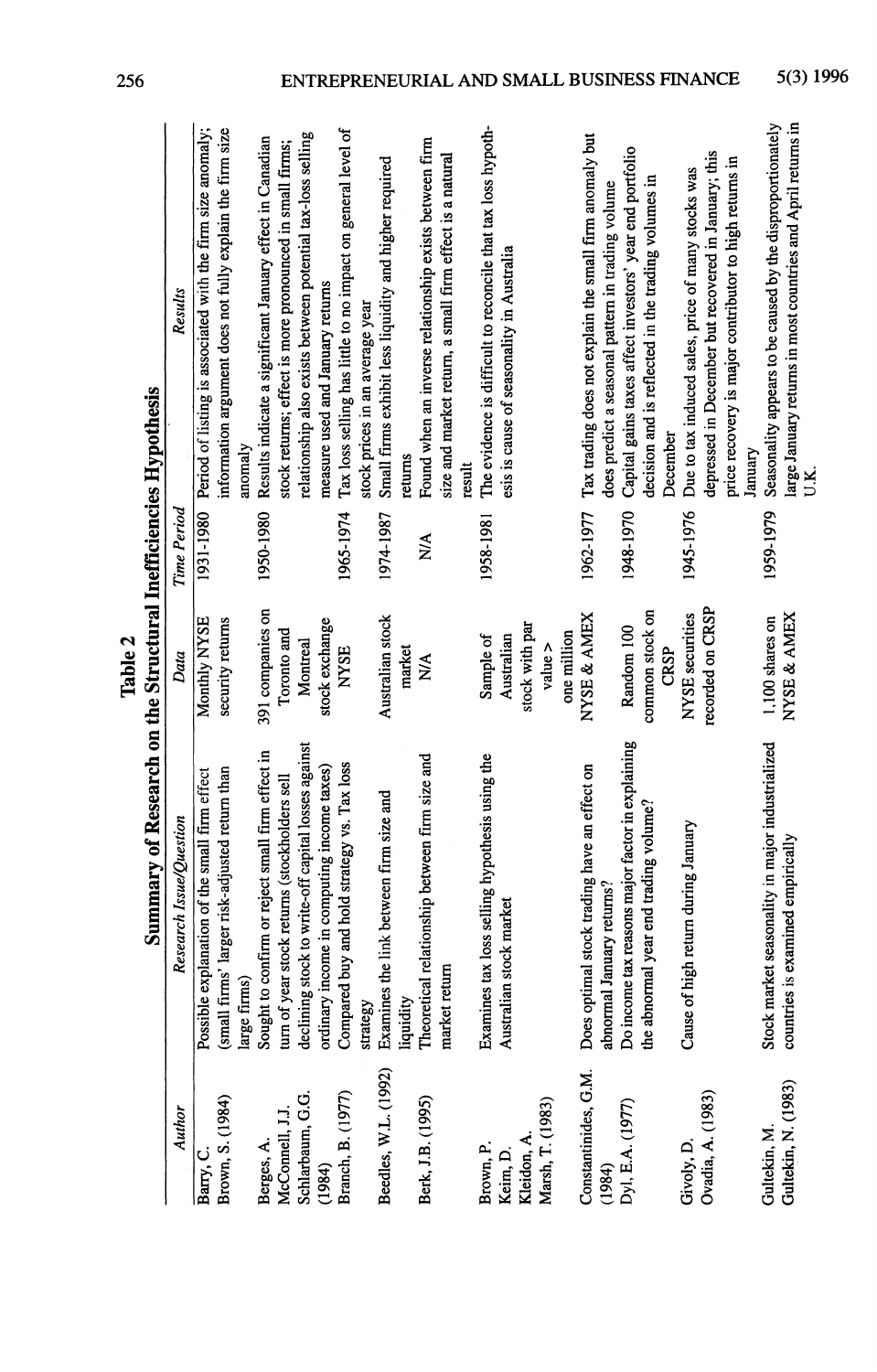| Seasonal curve is worth watching when formulating<br>investment policy                       | 1927-1942 | Industrial Average<br>Dow Jones | Document seasonal movements in stock prices<br>$\frac{1}{2}$<br>and to show they | Wachtel, S. B. (1942)                 |
|----------------------------------------------------------------------------------------------|-----------|---------------------------------|----------------------------------------------------------------------------------|---------------------------------------|
| returns                                                                                      |           |                                 |                                                                                  |                                       |
| investors can account for all of the observed seasonality in                                 |           |                                 | January returns on common stock?                                                 | West, R. R. (1987)                    |
| difficult to believe that tax related trading by Canadian                                    |           | marke                           | is this the cause of abnormal<br>starting in 1972,                               | Barone-Adesi, G.                      |
| January effect shows up for the entire period so it is                                       | 1950-1980 | Canadian stock                  | gains were taxed in Canada<br>Since the capital                                  | Tinic, S.M.                           |
|                                                                                              |           |                                 | investors trying to minimize income taxes?                                       |                                       |
| effect prior to the 1917 tax act                                                             |           |                                 | small firms in first few days of January due to                                  |                                       |
| Crucial finding is that there is no evidence of January                                      | 1900-1929 | Small firm stocks               | abnormal returns earned by<br>Is course of large                                 | Schultz, P. (1985)                    |
| month with January having highest average rate of return                                     |           |                                 |                                                                                  | (1976)                                |
| correlation function of returns; rates of return are tested by                               |           | returns for NYSE                |                                                                                  | Kinney, W.R., Jr.                     |
| Seasonality undetectable with any clarity in auto                                            | 1904-1974 | Aggregate rates of              | Present evidence of seasonality                                                  | Rozeff, M. S.                         |
| to the introduction of a capital gains tax                                                   |           |                                 |                                                                                  |                                       |
| hypothesis, the January effect cannot be attributed solely                                   |           | stock exchange                  |                                                                                  | Shapiro, A. (1987)                    |
| While the April effect is consistent with the tax loss selling                               | 1955-1980 | Sample of London                | Find cause of January and April monthly effects                                  | Reinganum, M. R.                      |
| seasonal effect                                                                              |           |                                 |                                                                                  |                                       |
| with tax loss selling, but cannot explain entire January                                     |           |                                 | selling?                                                                         | (1983)                                |
| High returns at very beginning of January are consistent<br>explain its superior performance | 1963-1980 | NYSE & AMEX                     | Are January size effects associated with tax loss<br>of security Betas?          | Reinganum, M. R.                      |
| obtain; Beta's highest point estimate of small firms did not                                 |           |                                 | effect may be attributable to improper estimation                                | (1982)                                |
| Precise estimates of Betas for small firms are difficult to                                  | 1963-1980 | NYSE & AMEX                     | Does Roll's (1980) suggestion that small firm                                    | Reinganum, M. R.                      |
|                                                                                              |           | Exchange                        |                                                                                  |                                       |
| bond market                                                                                  |           | Melbourne Stock                 | markets?                                                                         |                                       |
| A seasonal effect does exist in the stock market but not the<br>trading                      | 1976-1970 | 851 companies on                | Does a seasonal effect exist in Australian                                       | Officer, R. R. (1975)                 |
| disappearance of the effect is associated with institutional                                 |           | NYSE & AMEX                     | small firm returns                                                               | Shull, D.M.(1996)                     |
| The January effect was pronounced prior to 1980;                                             | 1965-1994 | CRSP files of                   | Monthly comovement of closed-end funds and                                       | Leonard, D.C.,                        |
| unable to explain January effect                                                             |           | firms                           |                                                                                  |                                       |
| negative and more pronounced in January; size effect                                         |           | NYSE & AMEX                     |                                                                                  |                                       |
| Relations between abnormal returns and size is always                                        | 1963-1979 | CRSP files of                   | Month to month stability of size anomaly                                         | Keim, D. B. (1983)                    |
| change taking place after income taxes were imposed                                          |           |                                 |                                                                                  | Wilson, J. W. (1987)<br>Pearce, D. K. |
| 1871 - NOW January effect existed before income taxes with no major                          |           | Stock price data                | Is January effect tax-motivated?                                                 | Jones, C.P.                           |
| adjusted returns across stocks of firms of different sizes                                   |           |                                 |                                                                                  |                                       |
| the firm size anomaly; systematic differences in risk                                        |           | <b>AMEX</b>                     |                                                                                  |                                       |
| ence in trading activities are not the underlying reason for                                 |           | on NYSE &                       | activity, and market value                                                       | Edmister, R. (1983)                   |
| Firm size and trading activity are highly correlated; differ-                                | 1963-1980 | Sample 500 firms                | Relationship between common stock, trading                                       | James, C.                             |

## **Small Firm Effect**

 $\mathcal{F}_{\mathcal{A}^{\prime}}$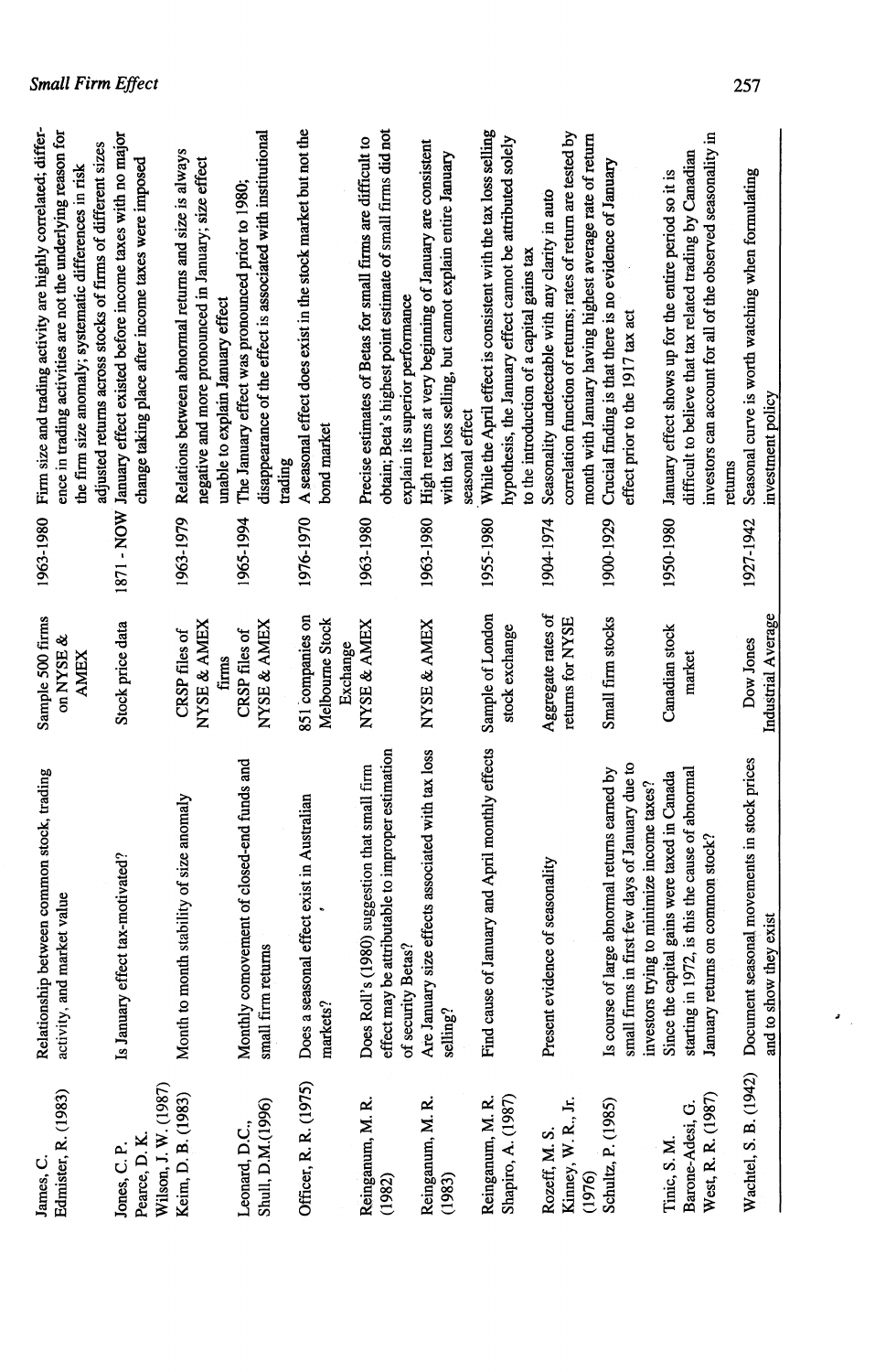(1984) studied lesser-known firms to determine whether a risk premium related to information could be identified. They found an association between time since original exchange listing and security returns, but learned that a significant inverse relationship between returns and firm size nevertheless coexisted with their measure of maturity.

The level of trading activity has been tested as an explanation of the small firm effect. Following Reinganum's (1982) conclusion that adjustments to betas for infrequent trading bias were insufficient to account for the small firm effect, James and Edmister (1983) tested the hypothesis that the small firm effect can be associated with the liquidity premium for less-frequently traded stocks. They found no support for their hypothesis. Beedles (1992) examined companies trading in the Australian capital market. This explanation posits a relationship between the small firm effect and greater costs of equity capital for small firms. Empirically the research demonstrates a negative and monotonic relationship between size and illiquidity and a positive and monotonic relationship between illiquidity and riskadjusted performance. A conclusion is drawn that "this provides the clearest evidence ... that the high cost of equity finance experienced by small firms results ... from their comparatively low liquidity" (Beedles, 1992, pp. 64-65).

Seasonality in markets had been researched over fifty years ago by Wachtel (1942) and more recently by Rozeff and Kinney (1976), who identified a predictable beginning of year seasonal effect (the January effect). Relating size and seasonality, Keim (1983) showed that half of the small firm effect occurs in January. Although Keim acknowledges this explanation is incomplete, Reinganum (1983) relates this effect to tax loss selling, reflecting the attempt to establish securities losses in the prior year.

The possibility of explaining the better part of the small firm effect, and most of the January effect, as a consequence of tax strategy has attracted numerous researchers. Some studied the domestic environment (e.g.. Brown, Keim, Kleidon, *&* Marsh, 1983; Dyl, 1977; Schultz, 1985), while others focused on international comparisons (e.g., Givoly & Ovadia, 1983; Gultekin & Gultekin, 1983; Kato & Schallheim, 1985; Tinic, Barone-Adesi, & West, 1987). Several studies found seasonality where there were no taxes (Constantinides, 1984; Jones, Pearce, & Wilson, 1987); while some researchers identified significant tax effects either in response to security price movements or to tax law changes (Berges, McConnell, *&* Schlarbaum, 1984; Keim, 1983). Studies that relate seasonality to size generally conclude that, whether or not there is a significant tax effect, a significant small firm effect is still identifiable (Keim, 1983; Leonard & Shull, 1996; Rozeff & Kinney, 1976).

In a recent article Berk (1995) shows "... theoretically (1) that the size-related regularities should be observed in the economy and (2) why size will in general explain the part of the cross-section of expected returns left unexplained by an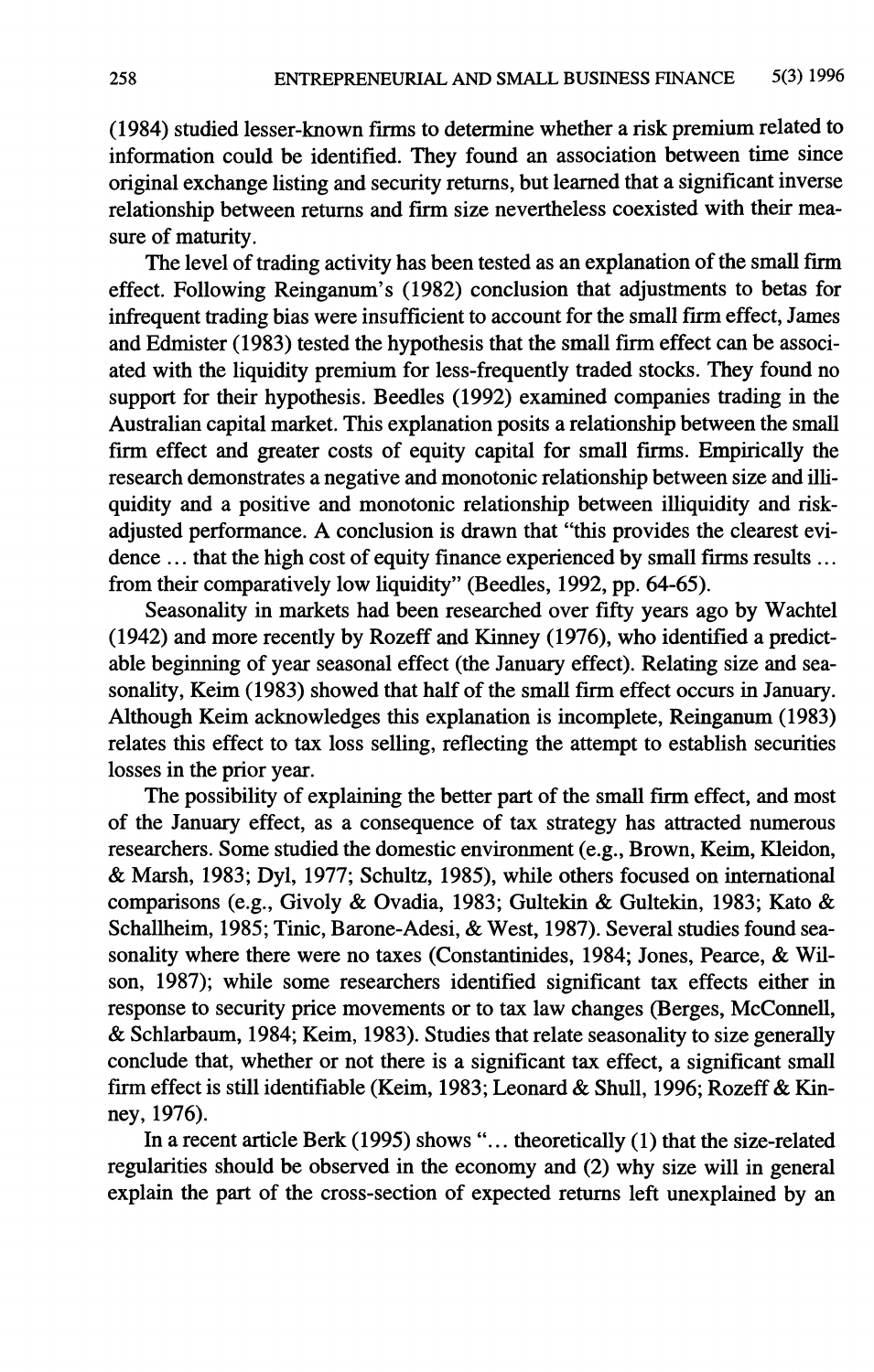incorrectly specified asset pricing model" (p. 275). Berk demonstrates that empirically observed anomalies obtained in an environment where the logarithm of market value is inversely related to expected return. Furthermore, he concludes that the finding of an inverse relationship between return and market value—the small firm effect—is not an indictment of any model of asset pricing.

### **ni.** SMALL FIRM EFFECT

The body of existing research fails persuasively to explain that observed excess returns are predicated on measurement errors or market inefficiencies. In fact, these two explanations are contradictory and inconclusive. Thus, we develop an explanation of the small firm effect that is consistent with the efficient market hypothesis. Firm behavior leads to higher stock price valuation through the normal course of the capital budgeting process. Since firms make new capital investments up to the point where marginal cost equals marginal expected return, firms should realize an excess return overall on their capital budgets. The excess return the firm eams leads to an upward revision in the firm's stock price; this increase creates an *ex post* risk-adjusted excess return to the stockholders. Excess returns result because of the imperfect, or lagged, translation of operating decisions (the asset side of the balance sheet) into market valuation decisions (the financing side of the balance sheet).

The extent of the upward price revision, and consequently the size of the abnormal returns to the stockholder, depend upon the size of the excess dollar returns to the firm relative to the size of the firm's market valuation. Moreover, small firms as a group are likely to have larger capital budgets relative to their total market value (capital investment intensity ratio) than do larger firms as a group. Thus, smaller firms generate greater relative excess capital budget returns (i.e., returns greater than their cost of capital) than do larger firms. This leads to greater abnormal returns for small firm shareholders. This phenomenon is called the small firm effect. We believe the small firm effect is due to a higher capital intensity ratio (i.e., the ratio of the capital budget to total market value). Again, the purpose of the example is to demonstrate that the empirical small firm effect is observable in a highly efficient market context. The effect is the market's reaction to new information concerning the investment behavior of firms that produces a revision in stock price. Since firms are expected to invest in positive net present value opportunities, we would anticipate that the preponderance of the price changes would be upward revisions.

The small firm effect is a natural consequence of the market adjustment to a firm's realization of an unanticipated positive net present value from capital investment. The following example illustrates how the market translates these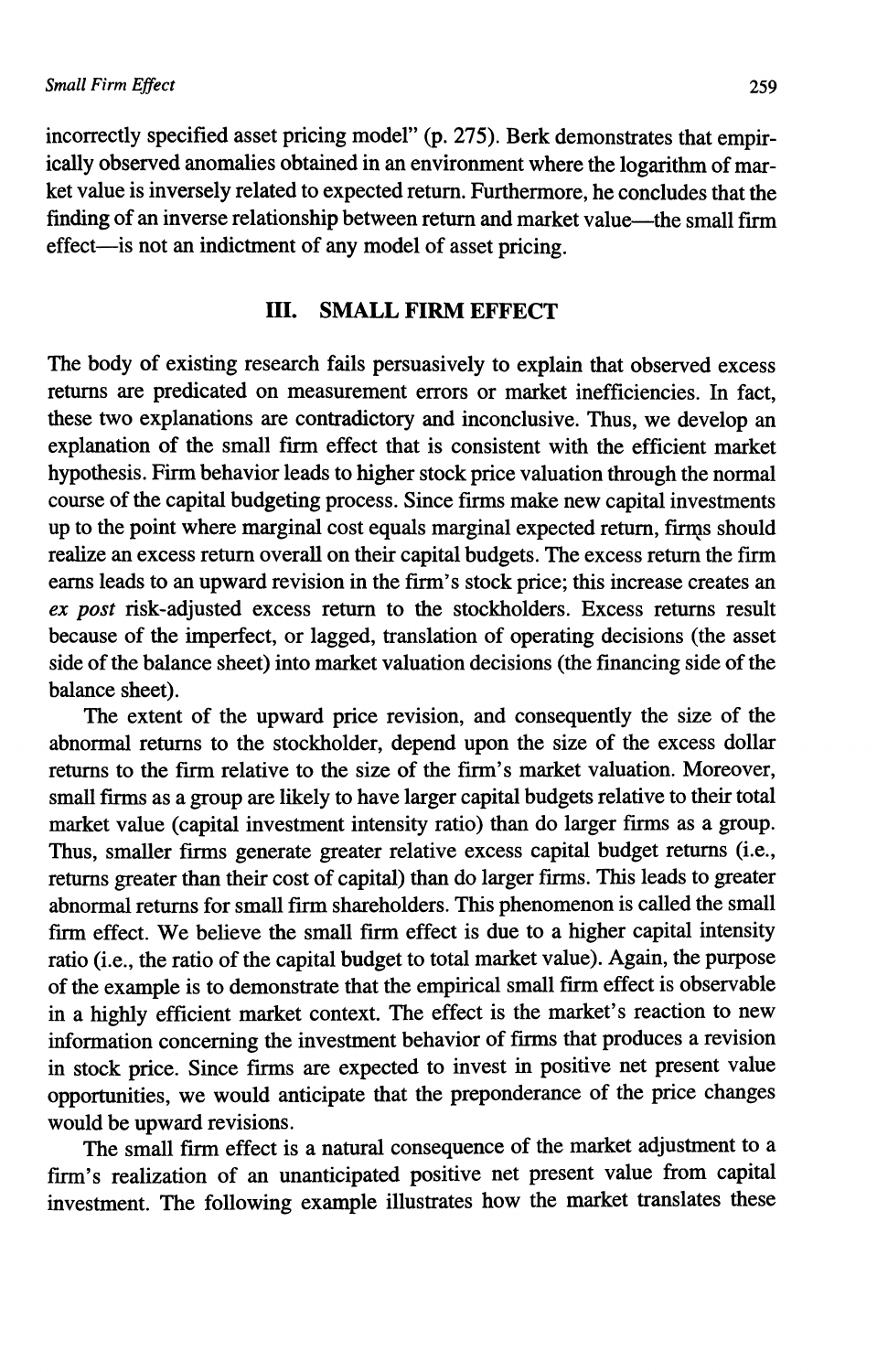excess asset returns earned by the firm into abnormal stock returns for the shareholders.

#### **Capital Budget Expenditure Leads to Equity Value Appreciation**

For the purposes of this illustration, assume that a firm exists in frictionless markets and is in a steady state as of time period zero  $(T=0)$ , in which initially:

- **<sup>1</sup>** . the firm is financed entirely with equity and has **100** shares of stock outstanding;
- 2. the firm earns \$100 per year in perpetuity;
- 3. the firm has a 100% dividend payout ratio, \$1 per share;
- 4. the firm's average and marginal costs of capital are 10%; and
- 5. following the Gordon Model, the firm has a stock value of \$10 per share (\$1/10%) and a total market value of equity of \$1000 (100 shares X **\$**10**).**

Assume next that the firm is provided with the one time investment opportunity schedule (lOS) at T=1 as described in Table 3. All projects in this lOS are identical in risk to the risk of the firm in its initial steady state. Each of the assets  $A_T$  through  $L_T$  costs \$100. The *ex ante* perpetual returns are given in column 3, the expected dollar return in column 4, the cumulative dollar investment in column 5, and the cumulative dollar return in column **6** (see Table 3). Given the available

|       |       | Cumulative Dollar Return (time period = $T$ )                   |                |            |               |
|-------|-------|-----------------------------------------------------------------|----------------|------------|---------------|
| (I)   | (2)   | (3)                                                             | (4)            | (5)        | (6)           |
|       |       |                                                                 | $E[\$ Return]$ | Cumulative | Cumulative \$ |
| Asset | Cost  | E[Return]                                                       | Per Year       | Cost       | Return/year   |
| $A_T$ | \$100 | 19%                                                             | \$19           | \$100      | \$19          |
| $B_T$ | 100   | 18                                                              | 18             | 200        | 37            |
| $C_T$ | 100   | 17                                                              | 17             | 300        | 54            |
| $D_T$ | 100   | 16                                                              | 16             | 400        | 70            |
| $E_T$ | 100   | 15                                                              | 15             | 500        | 85            |
| $F_T$ | 100   | 14                                                              | 14             | 600        | 99            |
| $G_T$ | 100   | 13                                                              | 13             | 700        | 112           |
| $H_T$ | 100   | 12                                                              | 12             | 800        | 124           |
| $I_T$ | 100   | 11                                                              | 11             | 900        | 135           |
| $J_T$ | 100   | 10                                                              | 10             | 1000       | 145           |
|       |       | $\Rightarrow$ Required Rate of Return = 10 Percent $\Leftarrow$ |                |            |               |
| $K_T$ | 100   | 9                                                               | 9              | 1100       | 154           |
| $L_T$ | 100   | 8                                                               | 8              | 1200       | 162           |

**Table 3 Investment Opportunity Schedule, Cumulative Investment, and**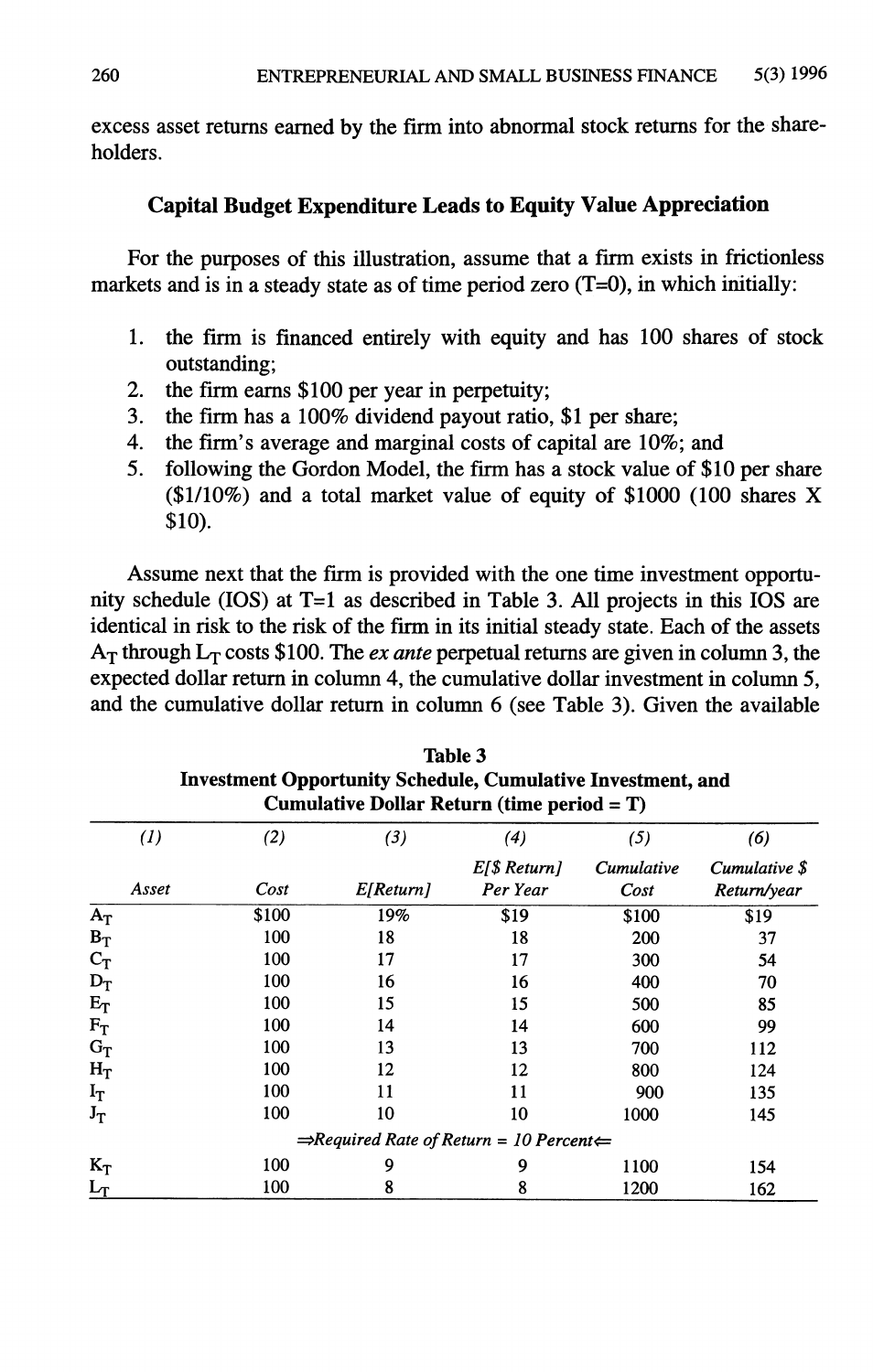projects, a **1 0**% cost of capital, and a decision rule based on the internal rate of return (IRR), this firm will accept projects  $A_T$  through  $J_T$ , investing a total of \$1000 at T=l. Consequently, the firm will generate an additional total dollar return of \$145 in perpetuity, beginning at T=2. Of this amount, \$45 represents excess risk-adjusted return because of positive net present values. The use of an IRR decision rule is appropriate in this case because all available projects are of identical scale, duration, and timing of cash flows as well as identical risk of the firm.

To finance these additional investments, the firm must sell new shares of stock. Assume that the company discloses to the market that it intends to invest \$1,000 at T=1 in new projects that are expected to be of identical risk to the firm as it existed up to today, that it expects to earn \$145 per year in perpetuity beginning at T=2 from those projects, and that it intends to raise capital today by selling sufficient shares at the equilibrium price to obtain the needed capital.

The value of the new shares depends on the information the company discloses and on the market's reaction to that information. Assume that the market reacts immediately to the news by raising the equilibrium value of the stock to \$14.50 per share (see Appendix A). At this value, 68.96552 shares are sold, providing the company with the \$1,000 it needs to undertake the investments. Existing share holders will realize a one time \$4.50 (45% excess return, as the value of their shares rises from \$10 to \$14.50, in addition to receiving their steady state dividend of \$1.00 (10%). Once the new steady state is reached, dividends of \$1.45 (\$245/ 168.96552) per share will be paid, the value of the company will rise to \$2,450 (\$245/. 10), and both the new shareholders and the existing shareholders will earn a perpetual **1 0**% return on their investment, assuming no other changes.

Table 4 shows in detail the one period returns stockholders would earn from T=0 to T=1 and from T=1 to T=2, where the firm both does not (Table 4A) and does (Table 4B) acquire the new set of assets. Without accepting the new assets, the firm's stock would continue to be valued at \$10 per share and the shareholders would receive a constant 10% return, composed entirely of dividend yield. Undertaking the new investments at  $T=1$  would cause the stock value to rise to \$14.50 immediately, and the dividend to increase to \$1.45 starting at T=2, which together would generate a 10% return from T=1 to T=2. Between T=0 and T=l, the existing original shareholders would realize a 55% return, which is composed of the 10% required return from dividends (1.00/10.00) and a 45% unanticipated appreciation  $[(14.50-10.00)/10.00]$ . Once the market makes the appropriate adjustment to the new information, the return to the shareholders wiU resume at this required **1 0**% as Table 4B illustrates.

Debate regarding when the timing of the market's recognition of the excess return to the firm and when the subsequent adjustment occurs could alter the timing of the adjustment but not the effect from the adjustment. Further, the value adjustment and excess returns will be obtained in an efficient market, but not in a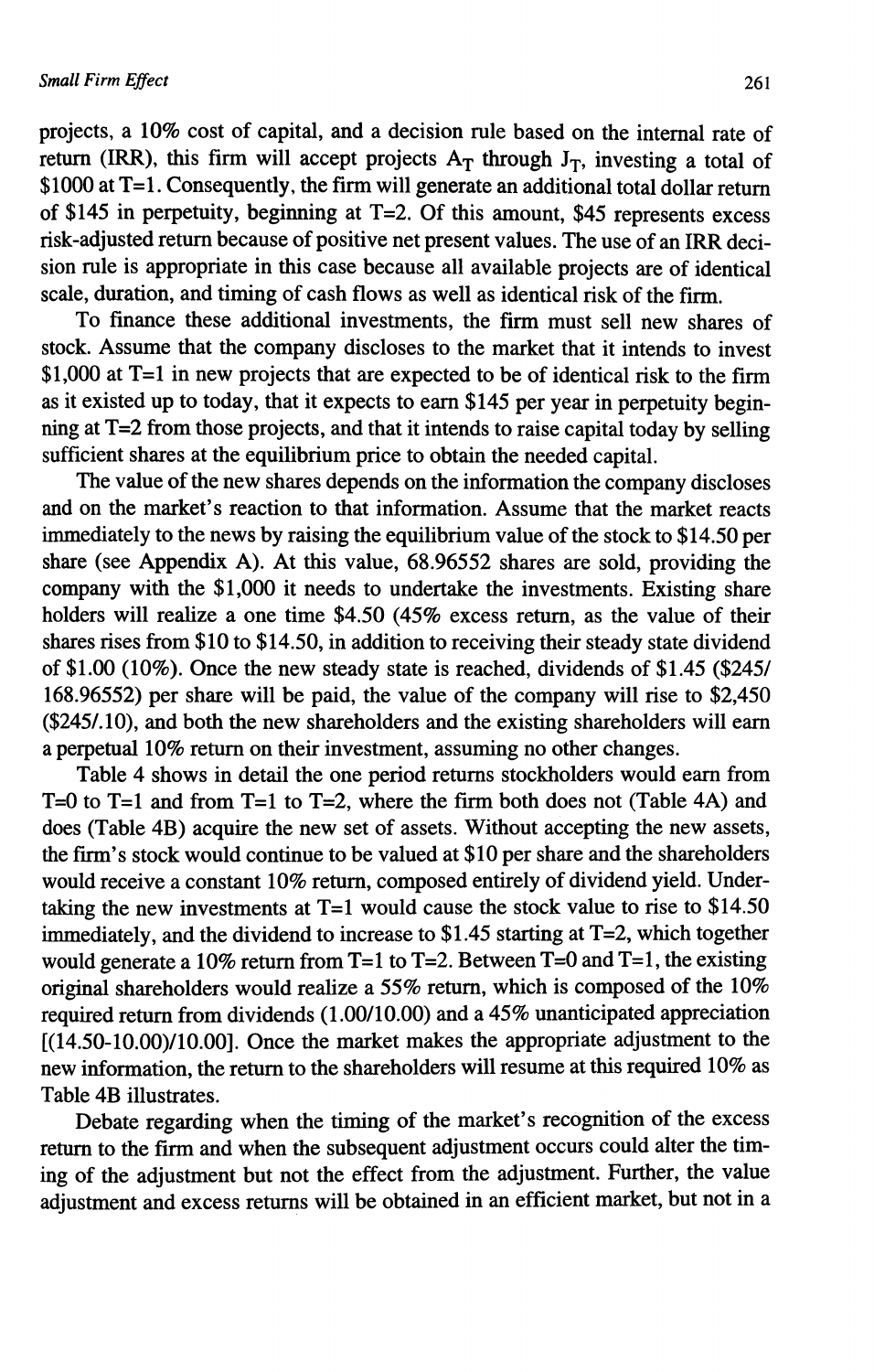| A. Without Undertaking Investments A <sub>1</sub> -J <sub>1</sub>   |                |                                                        |
|---------------------------------------------------------------------|----------------|--------------------------------------------------------|
| $T=0$                                                               | $T=1$          | $T=2$                                                  |
|                                                                     |                |                                                        |
| $P_0 = 10$                                                          | $D_1=1$        | $D_2=1$                                                |
|                                                                     | $P_1 = 10$     | $P_2 = 10$                                             |
|                                                                     | $I_1 = 10$     |                                                        |
| $R_{0,1} = \frac{1+10-10}{10} = 10\%$                               |                | $\frac{1+10-10}{10} = 10\%$                            |
|                                                                     |                |                                                        |
| <b>B.</b> Undertaking Investments $A_1 - J_1$ T=0<br>$T=2$          |                | $T=1$                                                  |
|                                                                     |                |                                                        |
|                                                                     |                |                                                        |
| $P_0 = 10$                                                          | $D_1 = 1.000$  | $D_2=1.450$                                            |
|                                                                     | $P_1 = 14.500$ | $P_2 = 14.500$                                         |
|                                                                     | $I_1 = 1,000$  |                                                        |
| $R_{0,1} = \frac{1.000 + 14.50 - 10}{10} = 55\%$                    |                | $R_{1,2} = \frac{1.450 + 14.50 - 14.50}{14.50} = 10\%$ |
| <i>Notes</i> : $P_r$ = Share Value;                                 |                |                                                        |
| $D_r$ = Divident per share;                                         |                | $I_r = \sum K_T$ = Capital investment                  |
| $R_{r-1, T}$ = Holding period return;<br>all at or as of year end T | $K = A$        |                                                        |

| Table 4                                                               |
|-----------------------------------------------------------------------|
| <b>Return for First and Second Periods Assuming the Firm Does and</b> |
| Does Not Make Investments A-J (Single Period Model)                   |

clairvoyant market. That is, if the market had complete foreknowledge of the firm's entire set of future investment opportunity schedules, the value of the stock would adjust at the time of the initial public offering  $(T=0)$  to include the additional present value of the dividend stream associated with all of those investments; otherwise, the observed, *ex post,* excess returns is a natural result of the rational investor in an efficient market.

The excess shareholder returns illustrated in Table 4 are sensitive to the assumptions of an all-equity capital structure and constant risk. For some range, the substitution effect of debt for equity would be likely to result in an overall lower cost of capital, making more capital budget opportunities attractive. Thus, the actual availability of positive net present value (NPV) projects, some of them highly so, at constant risk is implausible. These assumptions greatly simplify the mathematics of the illustration at the expense of a more realistic calibration of return estimates. Yet the relationship between excess returns and market value identified here arises from the capital expenditure decision itself and does not depend on either of these simplifying assumptions.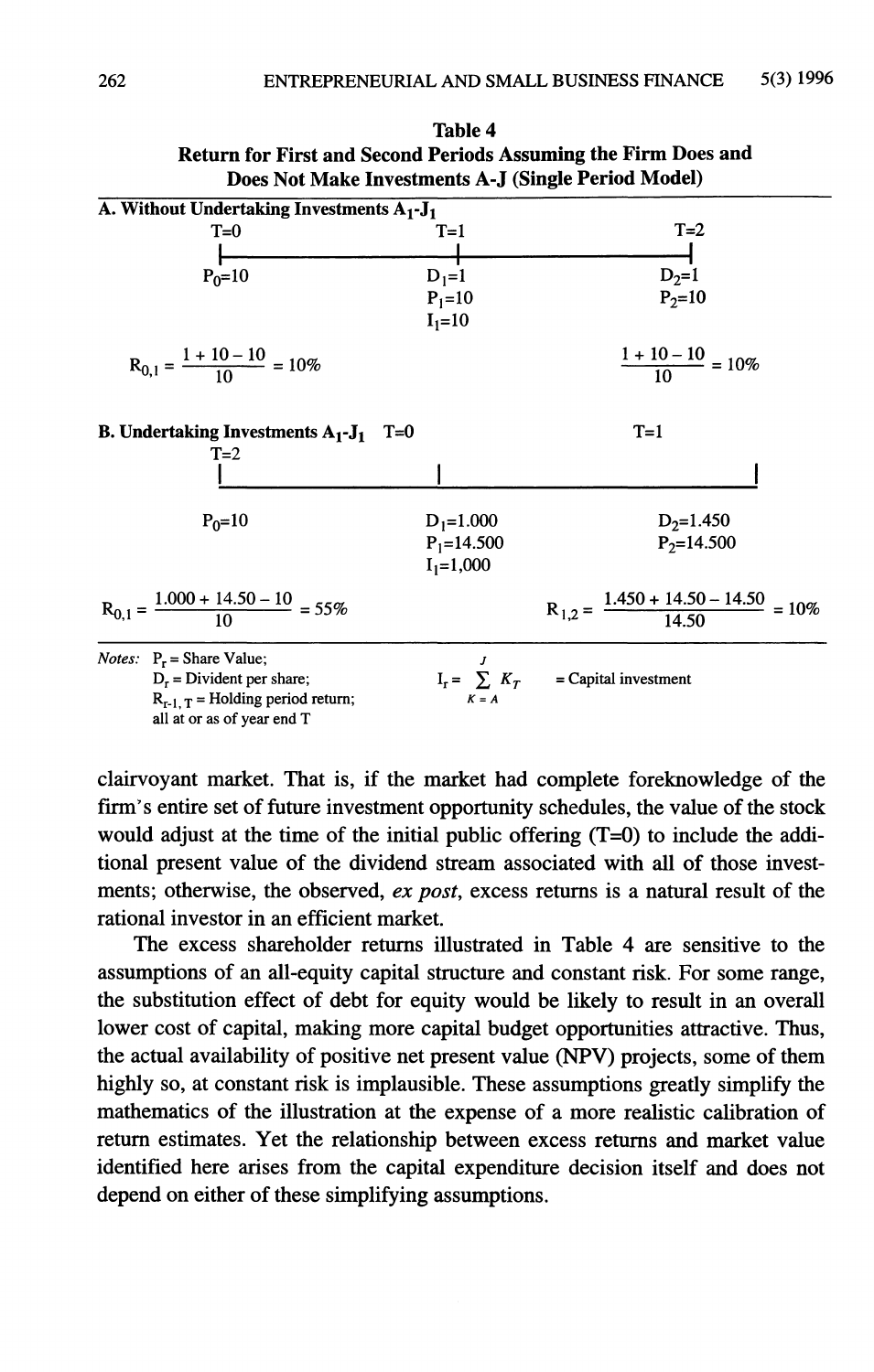#### **Excess Returns Over Time**

The preceding section addressed excess returns accruing to existing shareholders where a unique opportunity existed to capitalize on excess capital budget returns. It is possible to generalize this example to a firm continuously facing such unanticipated excess investment return possibilities. Such a firm invests each year in equal-risk projects which, up to the margin, are expected to yield positive NPVs.

It is not our purpose here to argue that investors would (or would not) forever remain oblivious to the possible value/information content in the incessant repetition of the surprise announcement, year after year, of an unanticipated set of positive NPV opportunities. The use of an annual adjustment of new information simply allows us to illustrate analytically the relationship of capital investment and growth to equity value. The validity of this illustration, in general, relies only upon

**Table 5**

|                                                     |                       | Return for First and Second Periods Assuming the Firm Does and<br>Does Not Make Investments A-J (Single Period Model) |
|-----------------------------------------------------|-----------------------|-----------------------------------------------------------------------------------------------------------------------|
| A. Without Undertaking Investments A-J, Ever        |                       |                                                                                                                       |
| $T=0$                                               | $T=1$                 | $T=2$                                                                                                                 |
| $P_0 = 10$                                          | $D_1=1$<br>$P_1 = 10$ | $D_2=1$<br>$P_2 = 10$                                                                                                 |
|                                                     | $I_1=0$               | $I_2=0$                                                                                                               |
| $R_{0,1} = \frac{1+10-10}{10} = 10\%$               |                       | $R_{1,2} = \frac{1+10-10}{10} = 10\%$                                                                                 |
| B. Undertaking Investments A-J at $T=1$ and $T=2$   |                       |                                                                                                                       |
| $T=0$                                               | $T=1$                 | $T=2$                                                                                                                 |
| $P_0 = 10$                                          | $D_1 = 1.000$         | $D_2 = 1.450$                                                                                                         |
|                                                     | $P_1 = 14.500$        | $P_2=19.169$                                                                                                          |
|                                                     | $I_1 = 1,000$         | $I_2=1,000$                                                                                                           |
| $R_{0,1} = \frac{1.000 + 14.50 - 10}{10} = 55.00\%$ |                       | $R_{1,2} = \frac{1.45 + 19.169 - 14.50}{14.50} = 42.20\%$                                                             |

**At the beginning of T=3, the firm will acquire assets A**3 **through J**<sup>3</sup> **. The additional shares issued will yield 10%. The previously existing shareholders will realize a total return of 33.3%, including 23.3% for unanticipated equity value appreciation because of excess expected returns from the firm's capital investment decisions. \_\_\_\_\_\_\_\_\_\_\_\_\_\_\_\_\_\_\_\_\_\_\_**

 $I_r = \sum_{K = A} K_T$ 

**= Capital investment**

*Notes:*  $P_r =$  Share Value;  $D_r$  = Divident per share;  $R_{r-1, T}$  = Holding period return; **all at or as of year end T**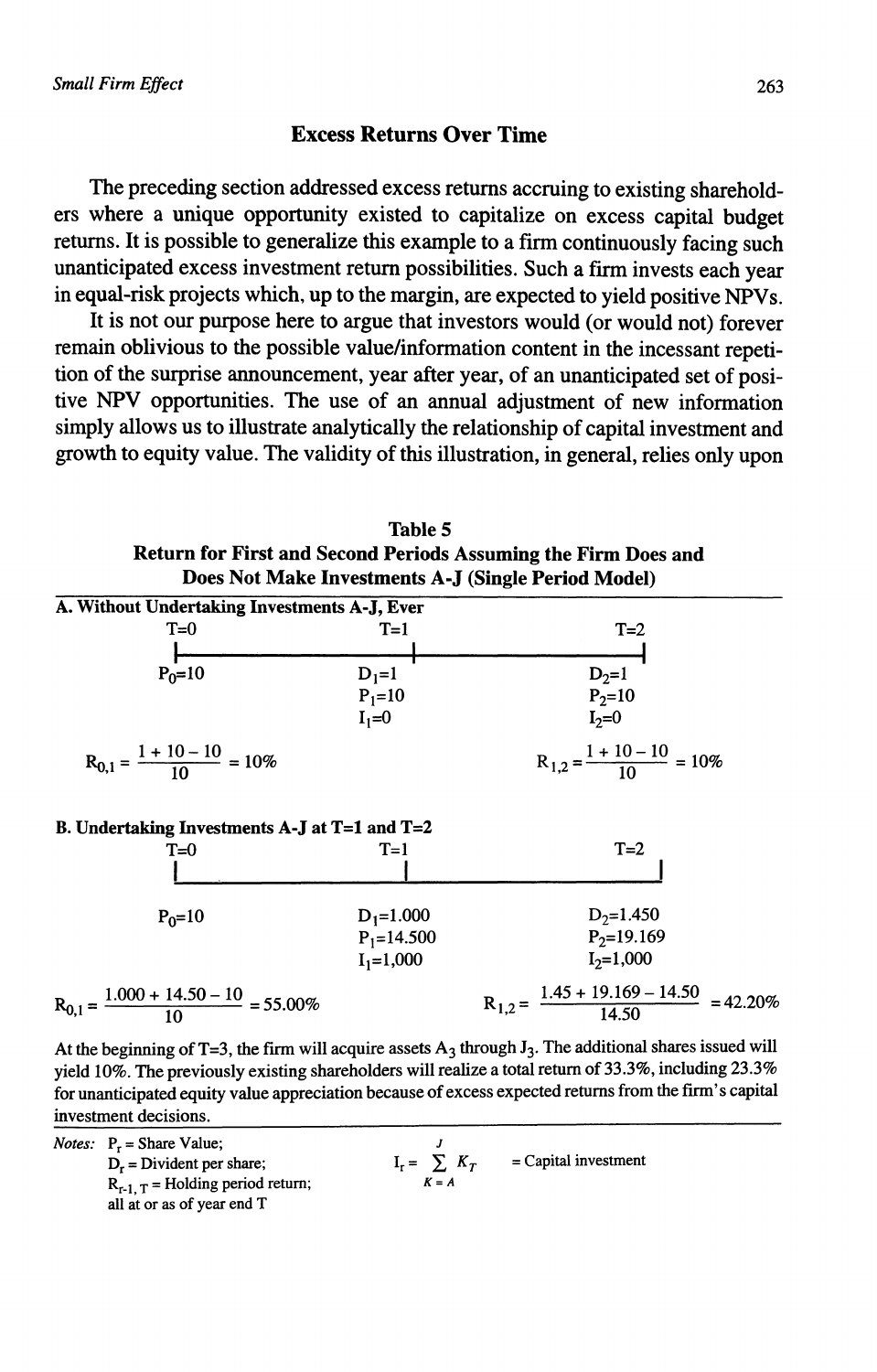the assumption that some future positive NPV capital investments were unanticipated at the time of the firm's initial public offering.

Table 5 illustrates the stream of returns and values that accrue to shareholders if the firm undertakes investments  $A_T$  through  $J_T$  at the beginning of at least two future time periods, and finances those investments at a stock value that impounds the NPVof the new assets. The first period of such an investment strategy yields results identical to the single opportunity investment case above. Thereafter, at the beginning of T=2, the firm invests an additional \$1000 in new assets  $A_2$  through  $J_2$ , 34.48276 shares will be sold. The new share value will be \$19,169, determined identically as was the value for  $T=1$  (as calculated in Appendix A). The new shareholders at T=2 will expect to earn a perpetual 10% return, as in the single period case. However, the existing shareholders (those who bought stock at  $T=0$  or  $T=1$ ) will realize a return of 42.20%, a normal return of 10% plus an unanticipated excess return of 32.20%.

At the beginning of T=3, the firm will acquire assets  $A_3$  through  $J_3$ . The additional shares issued will yield 10%. The previously existing shareholders will realize a total retum of 33.3%, including 23.3% for unanticipated equity value appreciation because of excess expected returns from the firm's capital investment decisions.

Table **6** demonstrates the total retum that accrues to existing shareholders in each of years T=1 through T=5, assuming assets  $A_T$  through  $J_T$  are acquired each year, and continuing to assume that investors respond immediately in adjusting stock values to new future return expectations.

Table **6** shows that existing shareholders will benefit from the firm's ability to generate positive NPV investments relative to the market value of equity. Specifically, while the NPV of each bundle of investments remains constant, the benefit must be shared across an ever increasing equity base. Consequently, over time for any single firm, the realized retum will approach the firm's marginal cost of capital, as shown in Figure 1.

|                        | Table 6<br><b>Realized Return in Each of Years One Through</b><br><b>Five Assuming Constant Capital Budget</b> |                     |  |  |  |  |
|------------------------|----------------------------------------------------------------------------------------------------------------|---------------------|--|--|--|--|
| (1)                    | (2)                                                                                                            |                     |  |  |  |  |
| Year Or                | Market                                                                                                         | (3)                 |  |  |  |  |
| <i><b>Ouintile</b></i> | Value Of Equity (\$)                                                                                           | Realized Return (%) |  |  |  |  |
|                        | 2,450                                                                                                          | 55.00               |  |  |  |  |
| 2                      | 3,900                                                                                                          | 42.20               |  |  |  |  |
| 3                      | 5,350                                                                                                          | 33.25               |  |  |  |  |
| 4                      | 6,800                                                                                                          | 28.11               |  |  |  |  |
| 5                      | 8.250                                                                                                          | 22.15               |  |  |  |  |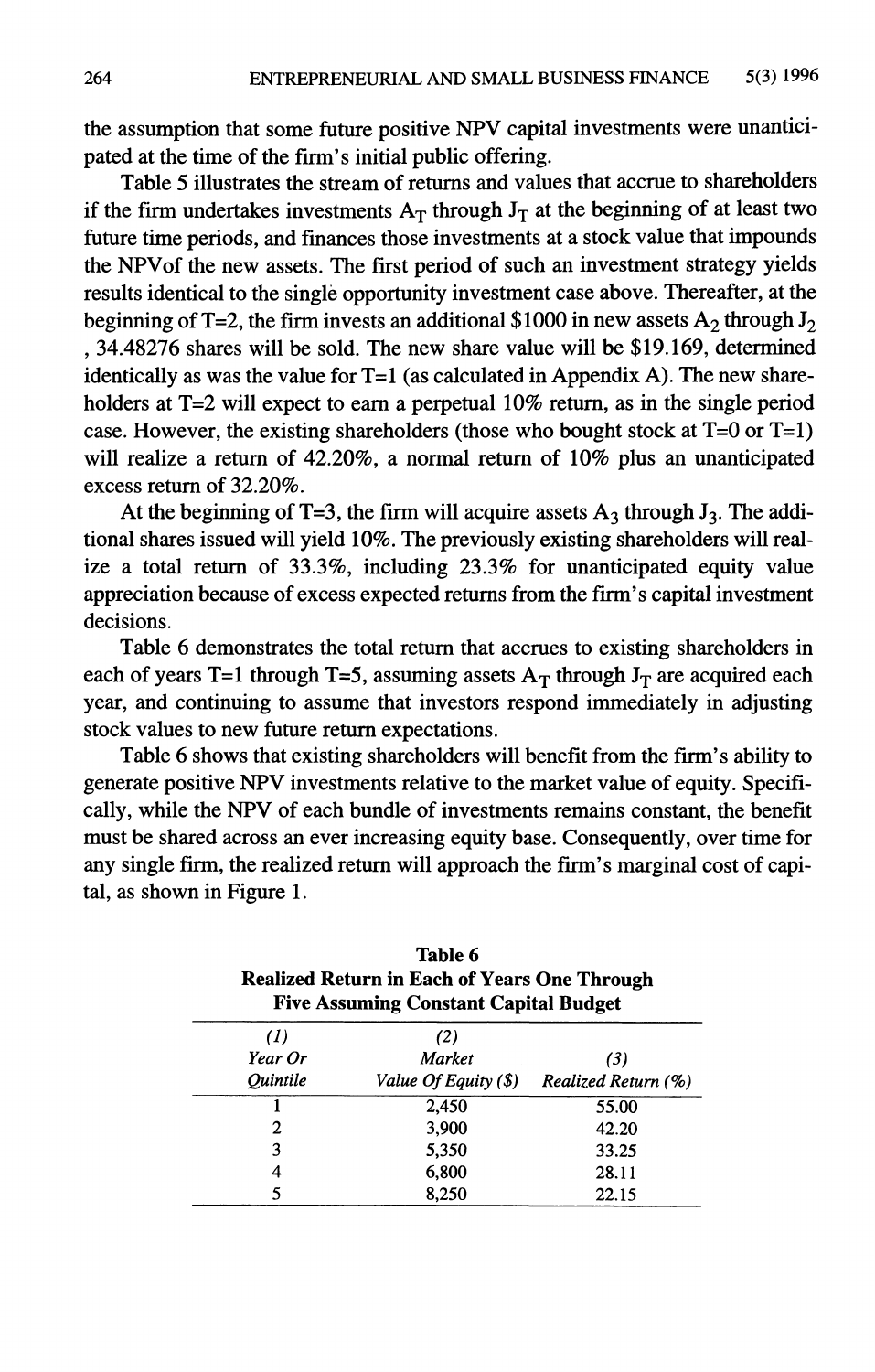



#### **IV. DISCUSSION**

The small firm effect which is observed in security returns to companies of lower market value of equity, relative to those of large market value, is an effect consistent with sound capital budgeting and firm growth theory. That there is an observable small firm effect of some magnitude has been supported in the literature. Evidence of the effect's existence and attempts to explain the small firm effect have filled the literature for some time, to the point that small firm effect has become a term of art. Our conclusion is that this effect reflects rational behavior. The consistency of the theoretical explanation of the small firm effect we have developed is strong evidence that firms do follow wealth maximizing behavior. Small capitalization firms, as a group, are able consistently to take advantage of positive NPV investment opportunities that are large by comparison to their equity market capitalization.

Our conceptual and analytical development focuses on firm size relative to investment activity. However, "large" and "small" are not absolutes, but are rela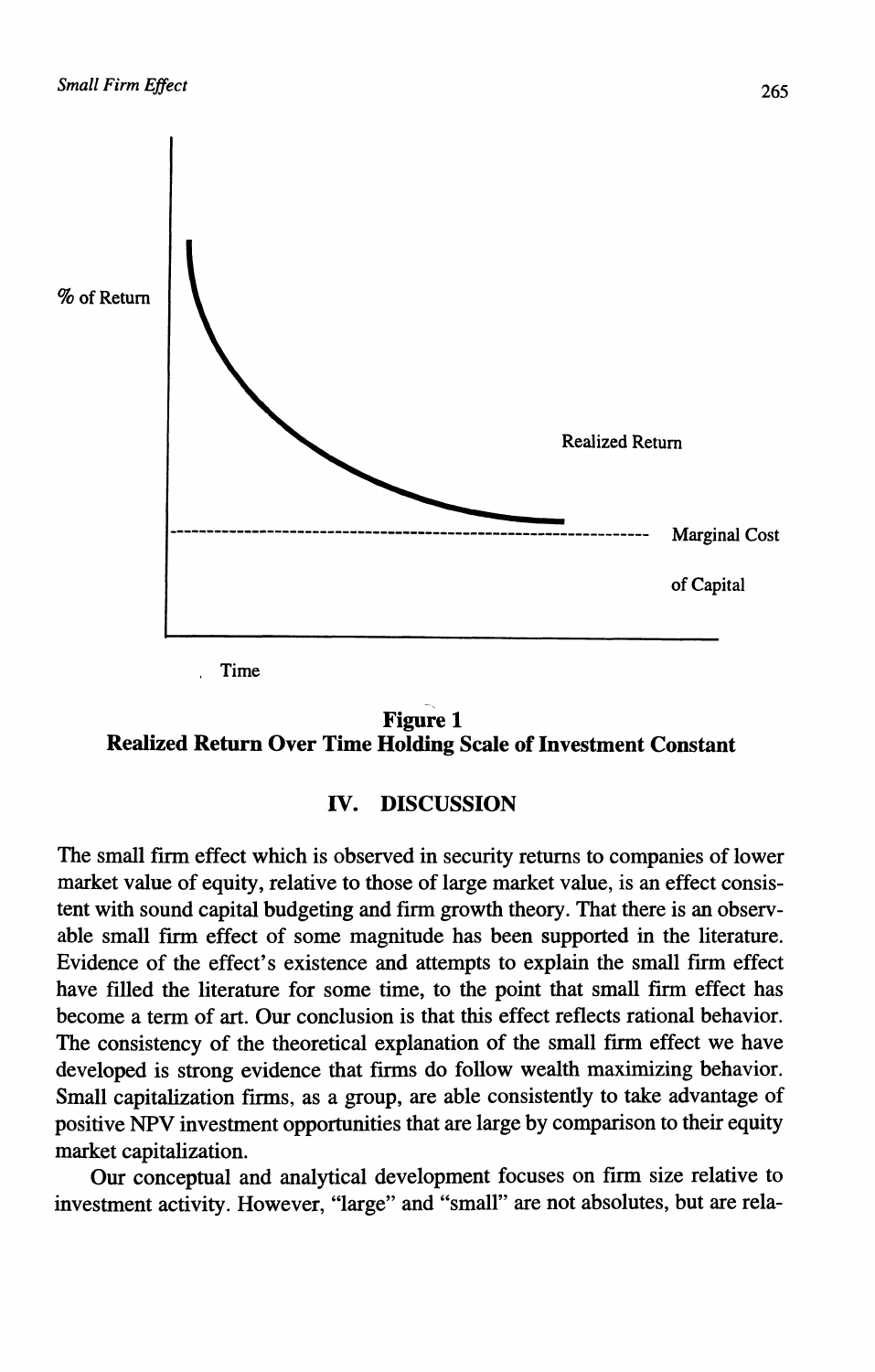tive terms driven more by market size, market growth, and competitive strength than by longevity and time. Thus, the strong association of capital investment intensity with excess returns that emerged in our illustration is entirely consistent with financial theory and with the small firm effect that has been observed in the literature. The small firm effect exists for that subset of small firms that are capturing unanticipated gains from investment activity that is relatively more aggressive than their larger counterparts. But, this capital investment intensity effect subsumes size. The effect must exist for firms able to capitalize on unanticipated investment opportunities that are significant, relative to their equity market value, *regardless* of the firms' absolute size.

Our explanation removes the small firm effect from the category of an anomaly and suggests that empirical research is required to validate this hypothesis. To the extent that the association of excess returns with capital investment intensity is a phenomenon associated with small firms, it is an outgrowth of rational investment decision making, not an example of a market imperfection that should (but has not) been resolved through arbitrage. More broadly, firms of any size can and do capture investment opportunities that are unanticipated but ultimately recognized in an efficient market. It is between the unanticipation and the recognition where an opportunity for excess returns arises. Future research which focuses on the key characteristic of having a high capital investment intensity ratio (i.e., a large capital budget relative to total market value) may be necessary. But in the broader sense, it is not size of firm, but rather capital investment opportunity in relation to firm size, that rationalizes the excess returns observed and unravels the quandary of the small firm effect. Even in a highly efficient market setting, an empirical small firm effect may be observed. Our model is posited to illustrate the relationship between firm investment behavior, stock price, and realized return. The model, although not an exact replica of the market, does serve to show that the empirical small firm effect is observable in an efficient market and its presence is not an indictment of market efficiency.

Furthermore, the persistence of the small firm effect should not be mistaken for evidence of market inefficiencies. In a rational market, investors purchase securities offering a return commensurate with the systematic risk of the security. On occasion, the realized return will exceed expectation; while during other time periods, the realized return will fail to measure up to expectation. With a population of risk-averse investors, one would expect any bias to be towards underestimating expectations, thereby systemically creating more positive excess returns relative to negative excess returns. Consequently, the hypothesized results reported above serve more to support market efficiency and rational investor behavior than they serve to refute market efficiency.

Management must recognize the time lag between firm performance and when that performance is reflected in stock prices. The need for timely, accurate, and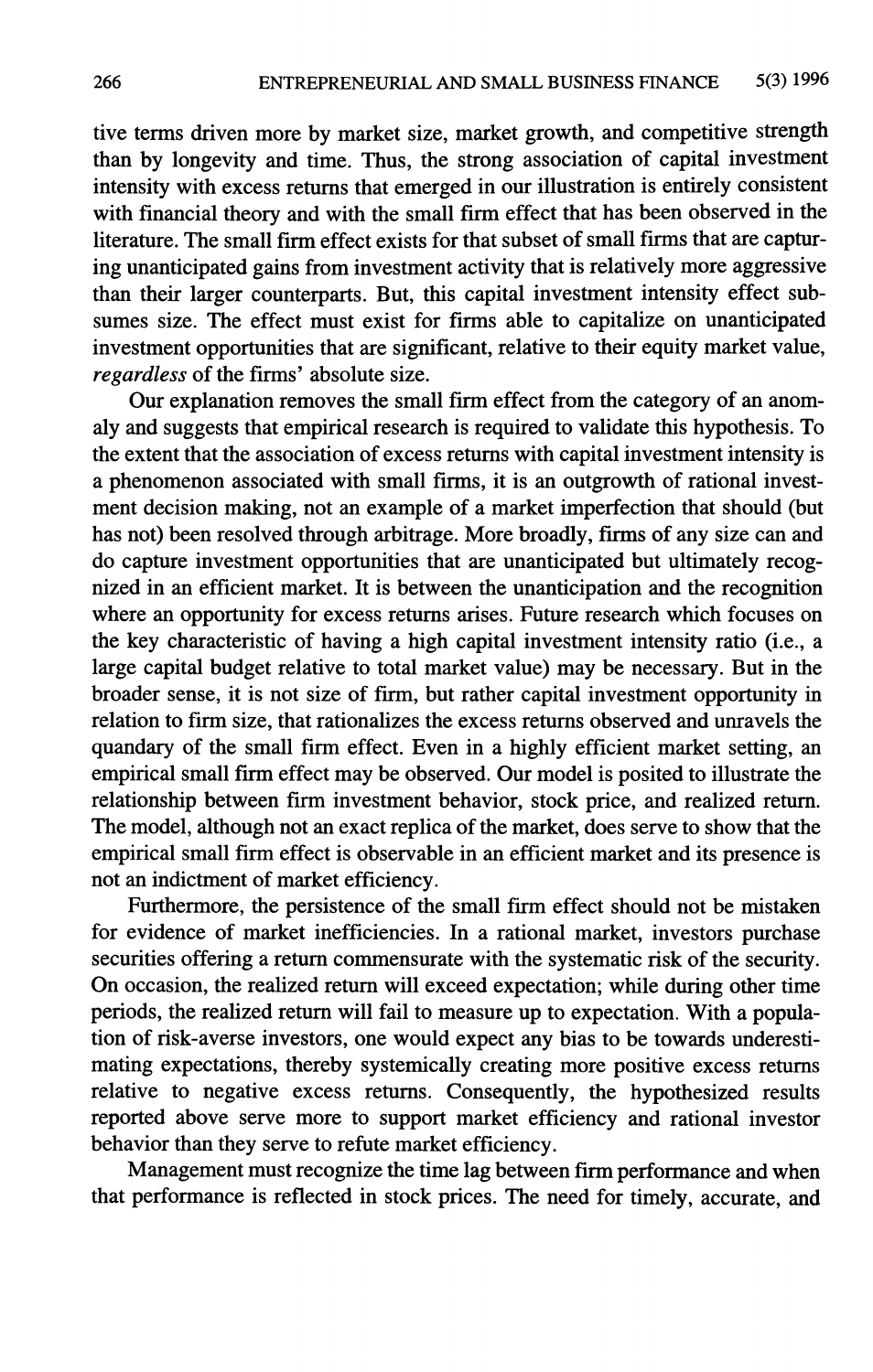complete information by investors will improve the quality of stock prices and free management from the need to "operate by the numbers."



#### REFERENCES

- **Banz, R. (1981). The relationship between return and market value of common stocks.** *Journal of Financial Economics, 9,* **3-18.**
- **Barry, C. & Brown, S. (1984). Differential information and the small firm effect.** *Journal of Financial Economics, 13,* **283-294.**
- **Basu, S. (1983). The relationship between earnings yield, market value and the return for NYSE common stocks: Further evidence.** *Journal of Financial Economics, 12,* **129-156.**
- **Beedles, W.L. (1992). Small firm equity cost: Evidence from Australia.** *Journal of Small Business Management,* **(July), 57-65.**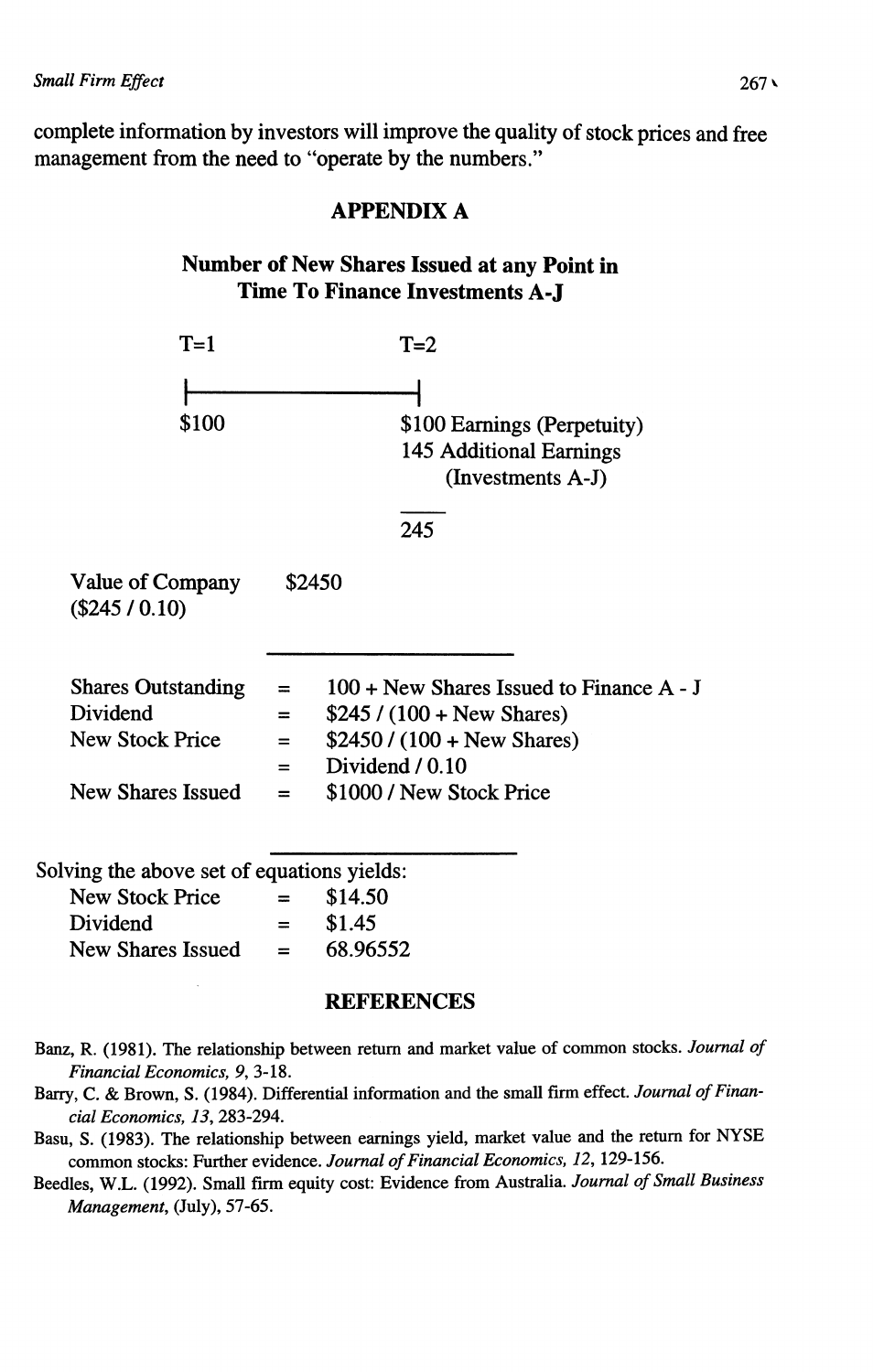- **Berges, A., McConnell, J. J. & Schlarbaum, G. G. (1984). The tum-of-the-year in Canada.** *Journal of Finance, 39,* **185-192.**
- **Berk, J.B. (1995). A critique of size-related anomalies.** *The Review of Financial Studies, 8 ,***275-280.**
- **Blume, M. & Stambaugh, R. (1983). Biases in computed returns: An application to the size effect.** *Journal of Financial Economics, 12,* **387-404.**
- **Booth, J. R. & Smith, R. L. (1987). An examination of the small-firm effect on the basis of skewness preference.** *Journal of Financial Research, 10,* **77-86.**
- **Branch, B. (1977). A tax loss trading rule.** *Journal of Business, 50,* **198-207.**
- **Brown, P., Keim, D., Kleidon, A.,** *8l* **Marsh, T. (1983). Stock return seasonalities and the tax loss selling hypothesis: Analysis of the arguments and the Australian evidence.** *Journal of Financial Economics, 12,* **105-128.**
- **Carleton, W. T. & Lakonishok, J. (1986). The size anomaly: Does industry group matter?** *Journal of Portfolio Management,* **(Spring), 36-40.**
- **Constantinides, G. M. (1984). Optimal stock trading with personal taxes: Implications for prices and the abnormal January returns.** *Journal of Financial Economics, 13,* **65-89.**
- **Dyl, E. A. (1977). Capital gains taxation and year-end stock market behavior.** *Journal of Finance, 32,* **165-175.**
- **Givoly, D. & Ovadia, A. (1983). Year-end tax-induced sales and stock market seasonality.** *Journal of Finance, 36,* **171-185.**
- **Gultekin, M. & Gultekin, N. (1983). Stock market seasonality: International evidence.** *Journal of Financial Economics, 12,* **469-482.**
- **James, C. & Edmister, R. (1983). The relation between common stock returns, trading activity, and market value.** *Journal of Finance, 38,* **1075-1086.**
- **Jones, C. P., Pearce, D. K., & Wilson, J. W. (1987). Can tax-loss selling explain the January effect? A note.** *Journal of Finance, 42,* **453-461.**
- **Kato, K. & Schallheim, J. S. (1985). Seasonal and size anomalies in the Japanese stock market.** *Journal of Financial and Quantitative Analysis, 20,* **243-260.**
- **Keim, D. B. (1983). Size-related anomalies and stock return seasonality: Further empirical evidence.** *Journal of Financial JEconomics, 12,* **13-32.**
- **Leonard, D.C. & Shull, D.M. (1996) Investor sentiment and the closed-end fund evidence impact of the January effect.** *The Quarterly Review of Economics and Finance, 36,* **117-126**
- **Officer, R. R. (1975). Seasonality in Australian capital markets: Market efficiency and empirical issues.** *Journal of Financial Economics, 2,* **29-51.**
- **Reinganum, M. R. (1981a). Misspecification of capital asset pricing: Empirical anomalies based on earnings yields and market values.** *Journal of Financial Economics, 9,* **19-46.**
- **Reinganum, M. R. (1981b). The arbitrage pricing theory: Some empirical results.** *Journal of Finance, 36,* **313-321.**
- **Reinganum, M. R. (1982). A direct test of Roll's conjecture on the firm size effect.** *Journal of Finance, 37,* **27-35.**
- **Reinganum, M. R. (1983). The anomalous stock market behavior of small firms in January: Empirical tests for tax-loss selling effects.** *Journal of Financial Economics, 12,* **89-104.**
- **Reinganum, M. R., & Shapiro, A. C. (1987). Taxes and stock return seasonality: Evidence from the London stock exchange.** *Journal of Business, 60,* **281-295.**
- **Roll, R. (1981a). Performance evaluation and benchmark errors** *l/U. Journal of Portfolio Management,* **(Summer/Fall), 5-12ff.**
- **Roll, R. (1981b). A possible explanation of the small firm effect.** *Journal of Finance, 36,* **879-888.**
- **Roll, R. (1983a). On computing mean returns and the small firm premium.** *Journal of Financial Economics, 12,* **371-86.**